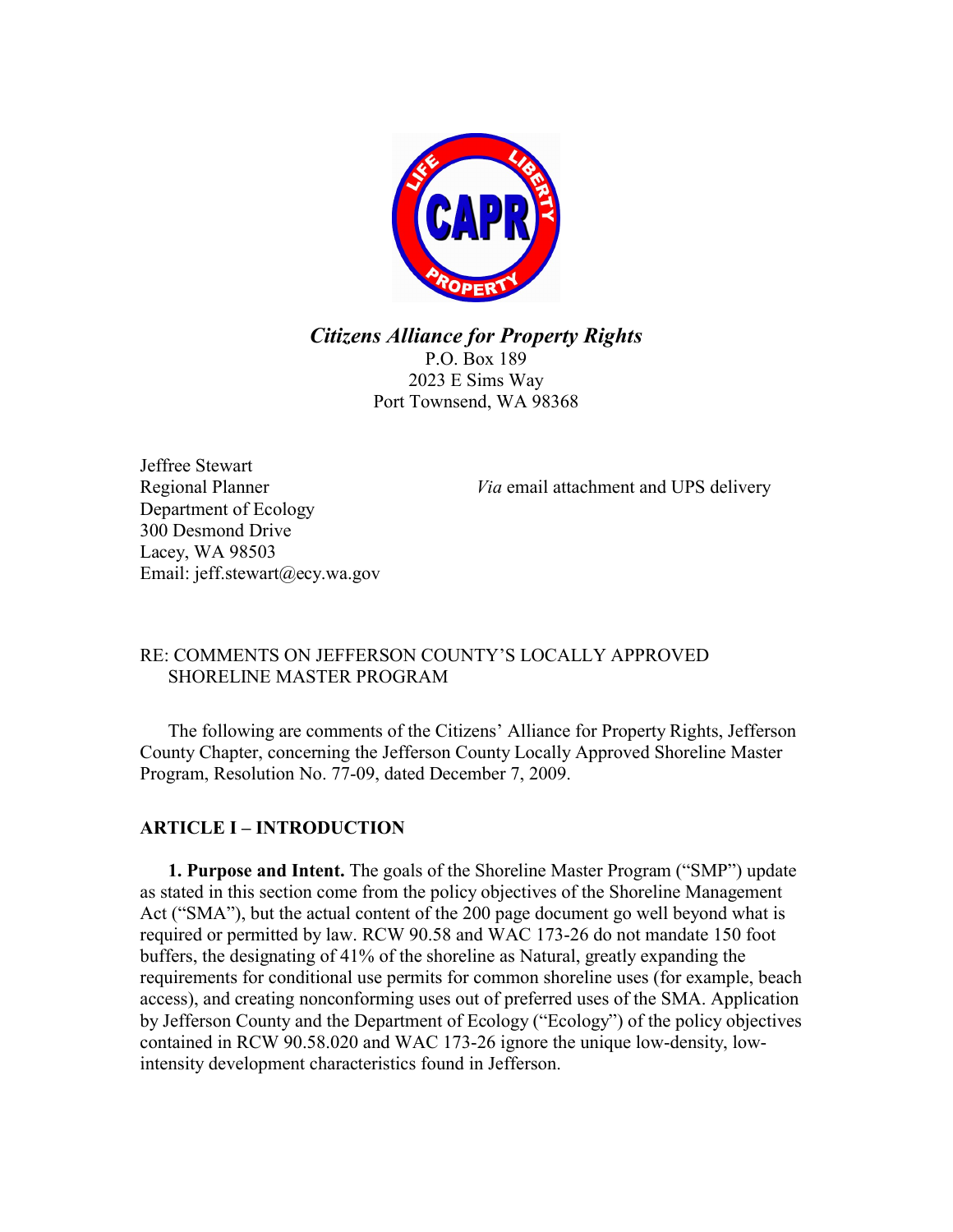The Jefferson County update process has been characterized by a clear bias by Jefferson Department of Community Development staff, ESA Adolfson consultants, and Ecology staff against the preferred use of single family residences. WAC 173-26-176(2) recognizes the potential conflict for use of shorelines. This section further addresses the resolution of that conflict with the following policy objective; "The act's policy of achieving both shoreline utilization and protection is reflected in the provision that "permitted uses in the shorelines of the state shall be designed and conducted in a manner to minimize, insofar as practical, any resultant damage to the shoreline and environment of the shoreline area and the public's use of the water." RCW 90.58.020.

Despite the fact 70% of Jefferson shoreline parcels have already been developed (Cumulative Impact Analysis, 4.3) under existing protection standards in a manner that has maintained our shorelines in excellent condition, the new proposed standards increase the protection standards five-fold. Pictures can be worth a thousand words. At the Ecology public hearing on 4/20/2010, a presentation by Jeffree Stewart was accompanied by slides that depicted the shoreline environment in a positive light and development as a clear threat. The example used to depict a home made nonconforming by the new regulations - a dilapidated cabin on stilts - was particularly prejudicial and unrepresentative of the normal home that is lovingly cared for by its owners. There are countless pictures Mr. Stewart could have used that provide a much more accurate portrayal of shoreline homes in Jefferson. Yet, the photographs he used were not only unrepresentative of typical conditions, they weren't even from Jefferson County! This conveys a very clear message from Ecology about its negative attitudes concerning human uses and thereby fundamentally betrays the SMA goal of a balanced approach to shoreline use.

#### **2. Applicability.**

**A.** The requirement for a statement of exemption, even for exempt uses recognized as preferred by the SMA, subjecting all proposed uses to comply with this Program, dilutes the purpose of granting exemptions. Something is either exempt or it isn't. Certainly shoreline development needs to be regulated to the extent to meet the goals of RCW 90.58, but so many conditions are placed on exempt uses they cease to be classified as exempt. In fact, many provisions (including **6.1.A.1.**) dictate that any "[u]ses and developments that may cause the future ecological to become worse than the current condition should not be allowed." Does not language like this makes exempt status moot?

**C.** This section states "classification of a use or development as permitted does not necessarily mean the use/development is allowed." Again, in the case of exempt uses, this negates the purpose of establishing exemptions in the first place. The language of this paragraph is vague, amounts to an improper grant of discretion to the regulators, and leaves citizens without clear guidance as to what will and will not be allowed.

**6. Critical Areas Regulations Adopted by Reference.** The public was not afforded the opportunity to review the critical area regulations at the time of their incorporation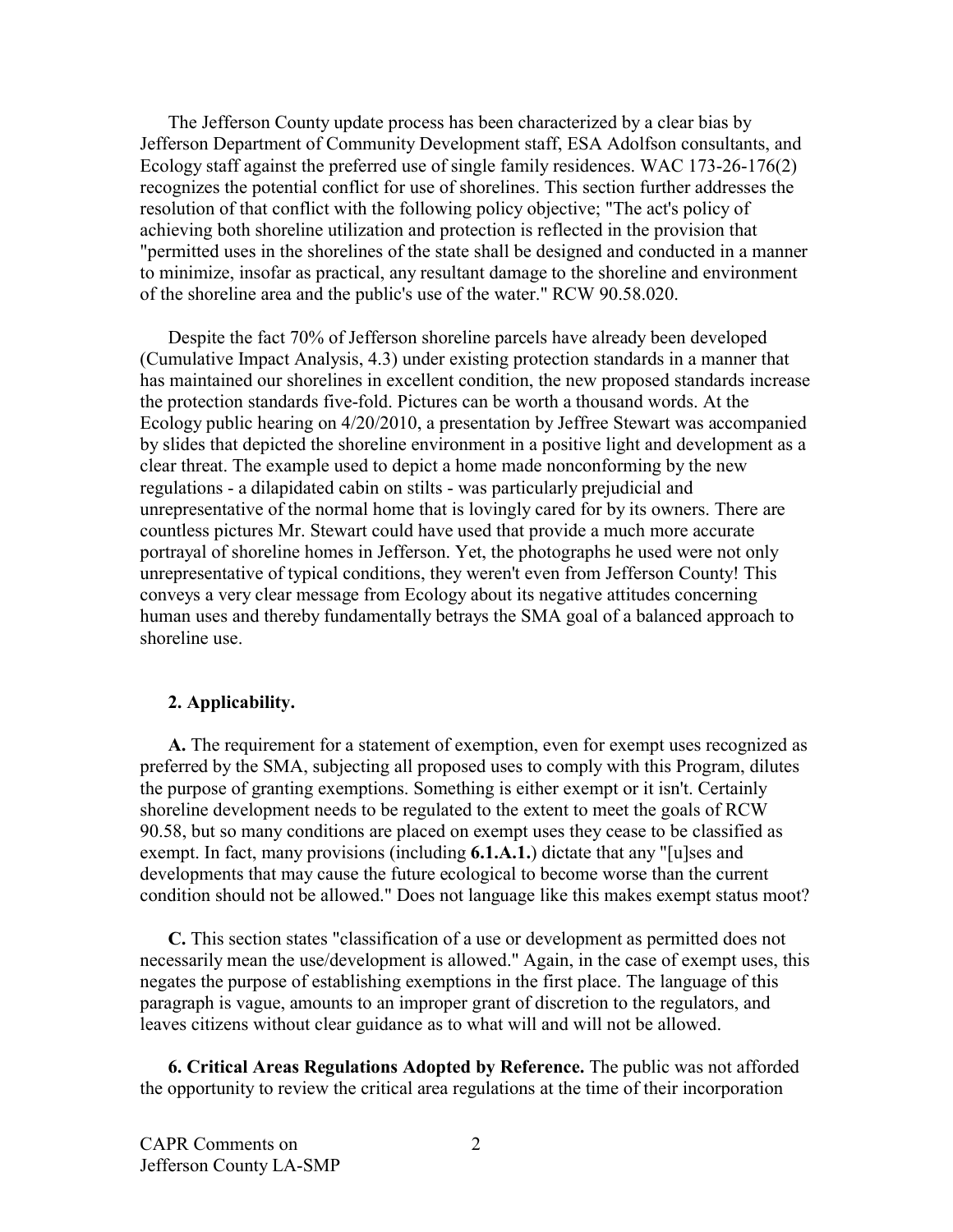into the proposed SMP. The County, if it wishes to incorporate the CAO by reference, must give the public, and Ecology, the right to specifically review – and if needed – challenge the validity of the incorporated regulations before adoption of the resolution that approved the proposed SMP.

**8. Liberal Construction.** This section goes well beyond the language of RCW 90.58.900, the putative authority for it, which states in its entirety: "This chapter is exempted from the rule of strict construction, and it shall be liberally construed to give full effect to the objectives and purposes for which it was enacted." The use of words such as "deemed" and "spirit" are an open invitation to overreach by the regulators and others opposed to the legitimate use and development of the county shorelands. .Furthermore, this section must include language stating that land-use ordinances are in derogation of the common-law right of an owner to use private property so as to realize its highest utility. Because regulations such as the SMP are in derogation of this right, the Washington Supreme Court has repeatedly held such ordinances must be *strictly construed* in favor of property owners. Due process demands that citizens be clearly informed by the law as to what is and is not permitted so that they can intelligently and with foreknowledge plan and organize their use of their property. The county itself takes an inconsistent position with respect to permit Exceptions at **Art. 9.2.A** where it states that exceptions from Shoreline Substantial Development permits are to be "construed narrowly." The fundamental requirement of due process is that the citizens be treated fairly by their government.

### **ARTICLE 2 – DEFINITIONS**

**21. Alteration, nonconforming structure.** This definition goes well beyond any legitimate purpose there might be for restricting improvements for structures in the shorelands., How, for example, does changing "interior partitions," even if they are "supporting members," have any possibility of damaging the stability or ecological function of the shorelines if done in compliance with the building code? Likewise, the upgrading of doors and windows can certainly be done in such as way as to harmless to the shoreline.

**5. Channel Migration Zone.** This far surpasses the purpose of a definition and includes language that is not merely defining but regulatory ("includes an Erosion Setback for a 100-year period of time and a Geotechnical Setback to account for slope retreat to a stable angle of repose.").

**13. Dock.** This definition is confusing and, if intended as written, overly restrictive.

**4. Feeder Bluff.** This definition is so broad it could include virtually every bluff in Jefferson County. This is significant as some common shoreline uses are prohibited outright where feeder bluffs are present. What is not defined are the standards for identifying and classifying feeder bluffs. This is an example of arbitrary interpretation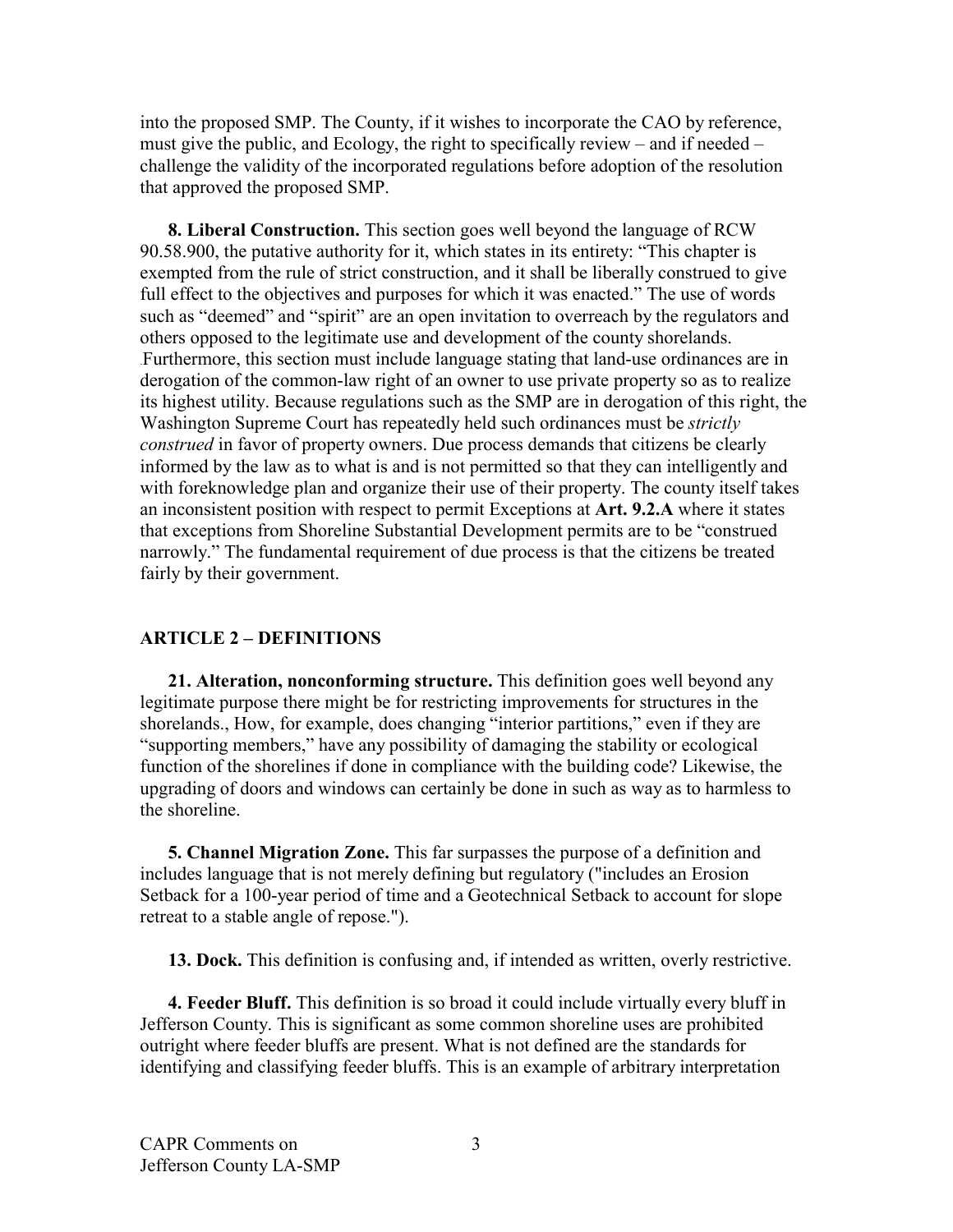and discretion allowed to the regulators by the SMP. In essence, this creates a new critical area out of whole cloth.

**8. Liberal construction.** See comment at Article 1.8 above.

**22. Shorelines of statewide significance.** RCW 90.58.030(2)(e) does not include "associated wetlands" in its defining language. Jefferson County is here preempting state authority.

**45. Substantial development.** RCW appears to be misstated.

# **ARTICLE 3 – MASTER PROGRAM GOALS**

While acknowledging Economic Development and Shoreline Use as goals of the SMP, the economic aspects of these goals were not adequately or explicitly addressed in the creation of this Program. By way of example, CAPR is not aware of any studies having been done on the effect on insurance premiums of declaring large numbers of shoreline structures nonconforming. How will this affect replacement costs? Evidence suggests that the replacement costs will rise, which in turn will cause insurers to justifiably raise premiums.

How will the blanket 150 foot setback affect the value of developable parcels? Such a large setback, when combined with increased restrictions on cutting shoreline trees and vegetation, will certainly render current "view lots" much less valuable. This not only takes property value from the citizens who own such parcels, it will significantly lower the accessed value of the parcels. This will have an important, and currently unevaluated effect, on the County fisc.

How will the blanket 150 foot setback affect the value of parcels with existing improvements that will not be alterable? Has the County had any study of this done?

How will businesses, and the property they own, be affected by having their structures and uses be declared nonconforming? Expansion either of the footprint or the use will be forbidden. This will surely restrict their ability to growth and add to the tax base of the County and state. Has the County had any study of this done?

Both Chapter 90.58 RCW and the guidelines at Chapter 173-26 WAC require consideration of economic issues. How have these been addressed in the proposed SMP? CAPR believes they have not been studied sufficiently and, therefore, have not been adequately addressed. A thorough, professional review of economic impacts of the proposed SMP must be done, and made available for public review, before this Program is adopted.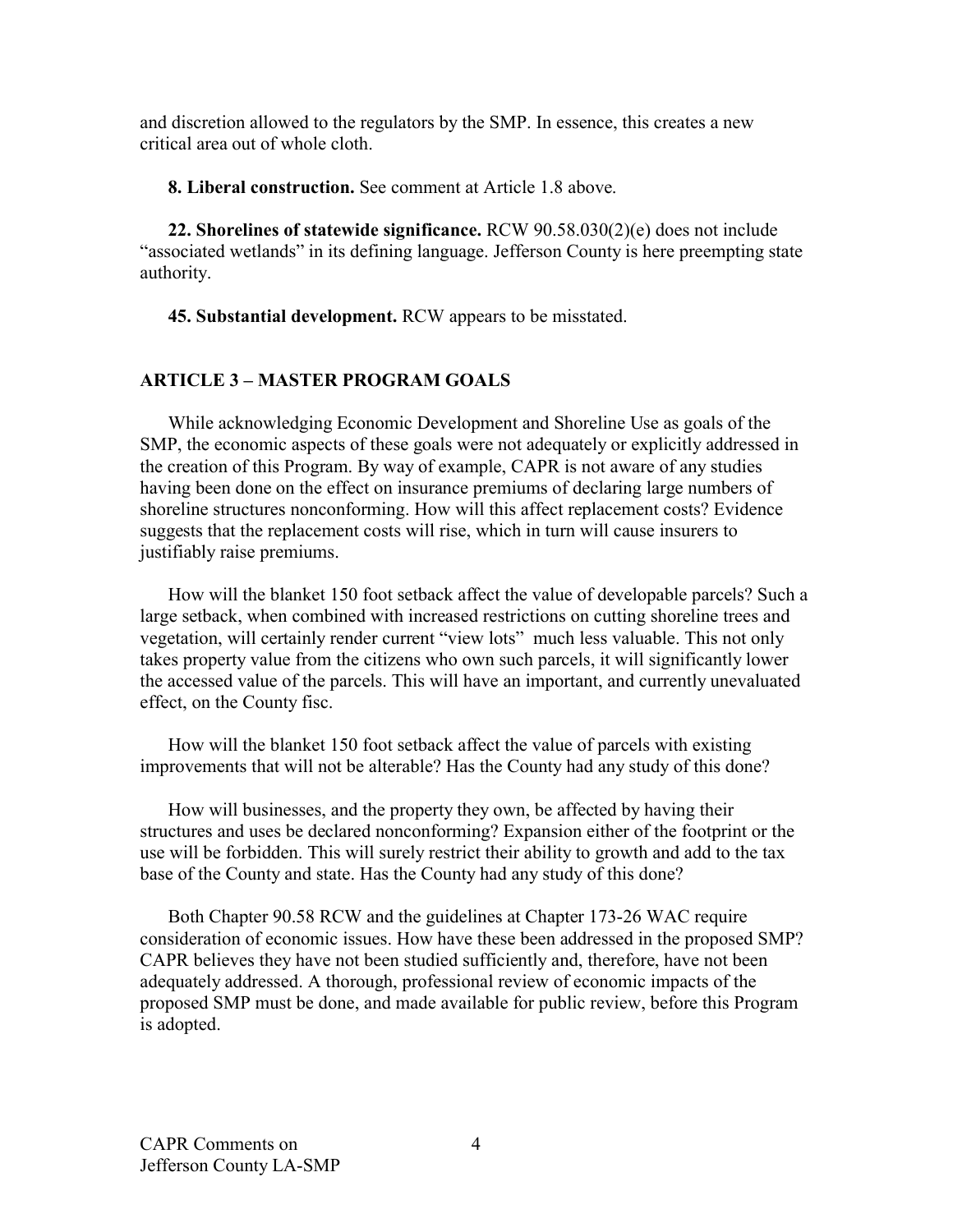**3.7.B.10.** This goal states: "Encourage all use and development to address potential adverse effects of global climate change and sea level rise." The potential effects of possible climate change and sea level rise are currently taxing the scientific abilities of the best minds in world. Disputes are legend. How can a private developer or property owner hope to even approach these questions? And while the goal is expressed here in aspirational language, given the wide discretion this proposed SMP grants the County regulators, it is entirely reasonable and to be expected that this goal will be applied in any consideration of application for a permit or a variance or a use. This goal is far too vague and amenable to potential abuse for it to be included in the SMP. CAPR raises the same objection with respect to **Art. 6.6.A.2**.

#### **ARTICLE 4 – SHORELINE JURISDICTION AND ENVIRONMENTAL DESIGNATIONS**

**4.1.** Absent in this section is a process for contesting the SED assigned to a particular parcel or reach. This must be addressed before approval.

**4.2.B.1.** This section bases shoreline environmental designations on a Final Shoreline Inventory and Characterization Report ("FSICR") that is overly broad and too general from which to establish a reliable and measurable No Net Loss ("NNL") baseline. In many instances the FSICR simply describes the general presence of existing functions. On page three of the introduction to the FSICR there is an acknowledgement that it is "not intended as a full evaluation of the effectiveness of the existing SMA shoreline policies or regulations." Yet this is the source for the NNL baseline (Cumulative Impact Analysis, 1.3). Much of the information for the FSICR was derived from studies conducted ten years ago, yet the NNL baseline begins upon adoption. Use of outdated assessment studies makes the baseline retroactive to the time when the relevant studies were conducted. The FSICR was also dependent on aerial photographs for some assessments and these photos were used extensively to assign SEDs. In at least one case in Port Ludlow, the county relied on outdated photographs to designate a reach Conservancy that had subsequently been developed into condominiums.

The FSICR lacks an inventory of existing structures as required by WAC 173-26-  $201(3)(c)$ . It only describes general land-use patterns. It is therefore lacking in the information necessary to assess the relationship between ecological functions and the degree of human alteration in any meaningful manner. Absent this crucial corresponding relationship, SEDs cannot be assigned according to the designation criteria in WAC 173- 26-211.

**4.2.C.1.** The creation of a new SED, Priority Aquatic, is an unnecessary redundancy in a county that has extensive and multi-layered environment-related growth management regulations. Creation of new SED would have been more suited to recognizing Jefferson's extensive low-density rural residential zoning designations as specifically referenced in WAC 173-26-211(5)(f)(ii)(A).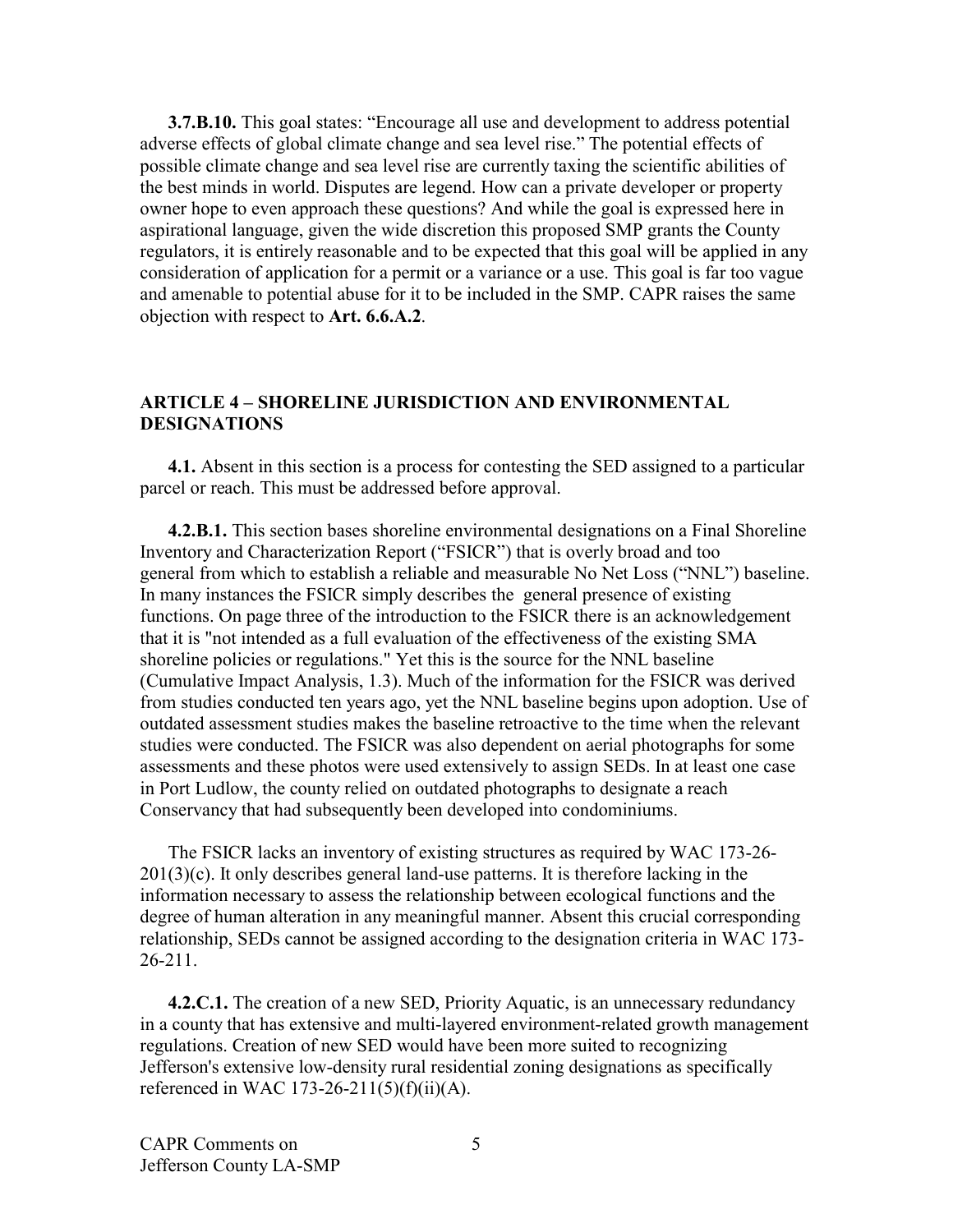**4.2.C.3.i.** The purpose statement of the Natural designation excludes the language in WAC 173-26-211(5)(a)(i) that serves to protect from harm shorelines that "include intact or minimally degraded shoreline functions *intolerant of human use.*" There has been no demonstration made by the FSICR or any other supporting studies that show Naturaldesignated areas are intolerant of human use.

**4.2.C.3.ii.e.** This designation criteria is not contained in the WAC 173-26-211 and is added solely at the discretion of the County.

Designation of 41% of Jefferson County shorelines as Natural is an abuse of the goals and policies of RCW 90.58 and WAC 173-26. This is purely a policy decision by the County, not one founded in the requirements of the law. The dramatic expansion of this designation places nearly half our shorelines under conditional permit review by Ecology for what is a preferred and exempt use in the SMA. This is in conflict with RCW 90.58.100(5) requirements to "insure that strict implementation of a program will not create unnecessary hardships or thwart the policy enumerated in RCW 90.58.020." Expansive designation of shorelines under Natural also prohibits outright common accessory uses such as beach stairs and preferred uses such as protective bulkheads (RCW 90.58.100(6) without any opportunity to mitigate perceived harm. The automatic assumption that these uses will cause harm without mitigating measures betrays the SMA, ignores modern engineering techniques, and most of all is simply prejudicial to use of the shoreline.

**4.2.C.4. Conservancy.** Deliberations by the Board of County Commissioners ("BOCC") focused on ecological restoration opportunities in the Conservancy designation. This was also a primary focus of the Planning Commission in reviewing proposed conservancy designations. This focus is misdirected as it is not the focus of WAC 173-26-211(5)(b). Twenty-nine percent of the shorelines are designated Conservancy (Cumulative Impact Analysis, 4.2, Figure 3). Combined with the Natural designation this constitutes 69% of our shorelines in a county dominated by rural residential zoning.

**4.2.C.4.ii.e.** The criterion, "The shoreline is good candidate for ecological restoration" is not included in WAC 173-211(5)(b)(iii) and should not be included here.

**4.2.C.5. Shoreline Residential.** Rural residential is the predominate land use in Jefferson County, yet accounts for only 17% of the entire shoreline designation. WAC  $173-26-211(5)(f)(ii)(A)$  offers counties the opportunity to "establish two or more different 'shoreline environments' to accommodate different shoreline densities or conditions..." This provision was written for a county like Jefferson. The Planning Commission recommendation for 50 foot buffers in the Shoreline Residential designations would have at least helped to alleviate the creation of nonconforming uses, but that was rejected by the Department of Community Development ("DCD") and the BOCC and was strongly discouraged by Ecology. There is no reason to make existing homes nonconforming, especially when their presence to date has not been proven to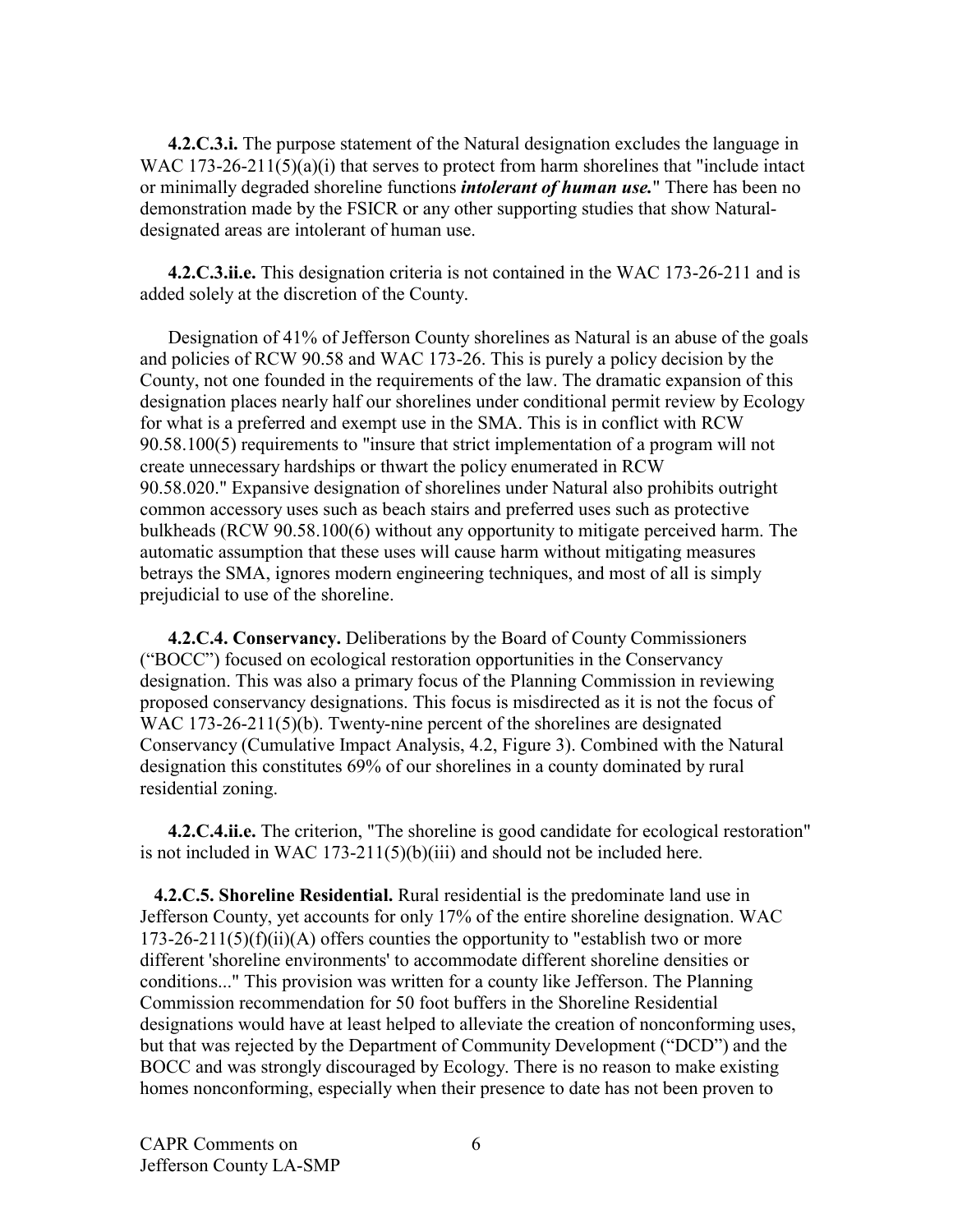contribute to No Net Loss over the years it has taken to develop 70% of the shorelines under 30 foot setback standards.

**4.3. Uses Allowed in Each Shoreline Designation.** The allowed uses in Table 1 contain a substantial increase of conditional and prohibited uses over the existing code without any clear demonstration that this is needed to achieve No Net Loss. Requirements for Ecology review of CUPs will be costly and time consuming. Plus, throughout the process Ecology technical advice has advocated for a very strict and almost fundamentalist approach to restricting shoreline development. (Jeffree Stewart inappropriately weighted in during the Planning Commission public comment phase that Ecology would not approve the recommendations that included 50 foot buffers. This is procedural interference with the deference given local jurisdictions to develop shoreline policies that suit local conditions. WAC 173-26-171(3)(a). Permit applicants can hardly feel confident petitioning for permission from the very agency that wrote the restrictions to begin with! These conditions and prohibitions substantially interfere with constitutional private property rights referenced in RCW 90.58.020 and WAC 173-26- 186(5).

### **ARTICLE 6 – GENERAL POLICIES AND REGULATIONS**

#### **1. Critical Areas, Shoreline Buffers, and Ecological Protection.**

**6.1.A.1.** This policy states: "Uses and developments that may cause the future ecological condition to become worse than the current condition should not be allowed." Use of the standard "may cause" is totally inconsistent with the goals of the SMA and calls for unwarranted speculation.

**6.1.A.2.iv.** This policy asks for an assessment of the "direct effects of the project and indirect effects." What are the indirect effects of a project? Where are they defined? Not in Article 2. Though a policy, DCD staff has stated that the policies will guide code interpretation, so they carry weight. Policies need to be clear and definable. This one is not.

**6.1.A.5.** This policy relates to evaluating development of nonconforming lots. "Should not substantially impair the view of the adjacent residences." This is a consequential condition placed on development of nonconforming lots. It is not well defined or explained.

**6.1.B.1.** Compliance with this regulation is at once the most basic and elusive of the SMP. Review of inner-department correspondence and correspondence with the County reveals the concept of No Net Loss remains uncertain even to the Ecology. A draft white paper released on March 4, 2010, *Protecting Puget Sound Through Shoreline Master Programs: Opportunities to Improve Protection*, by consultants Jim Kramer, Carol MacIlroy, and Margaret Clancy, written with guidance from Ecology, acknowledges that "[e]ven though the SMP update process has been underway for several years, the path for SMPs to meet the no net loss policy objective is still emerging." This is an astounding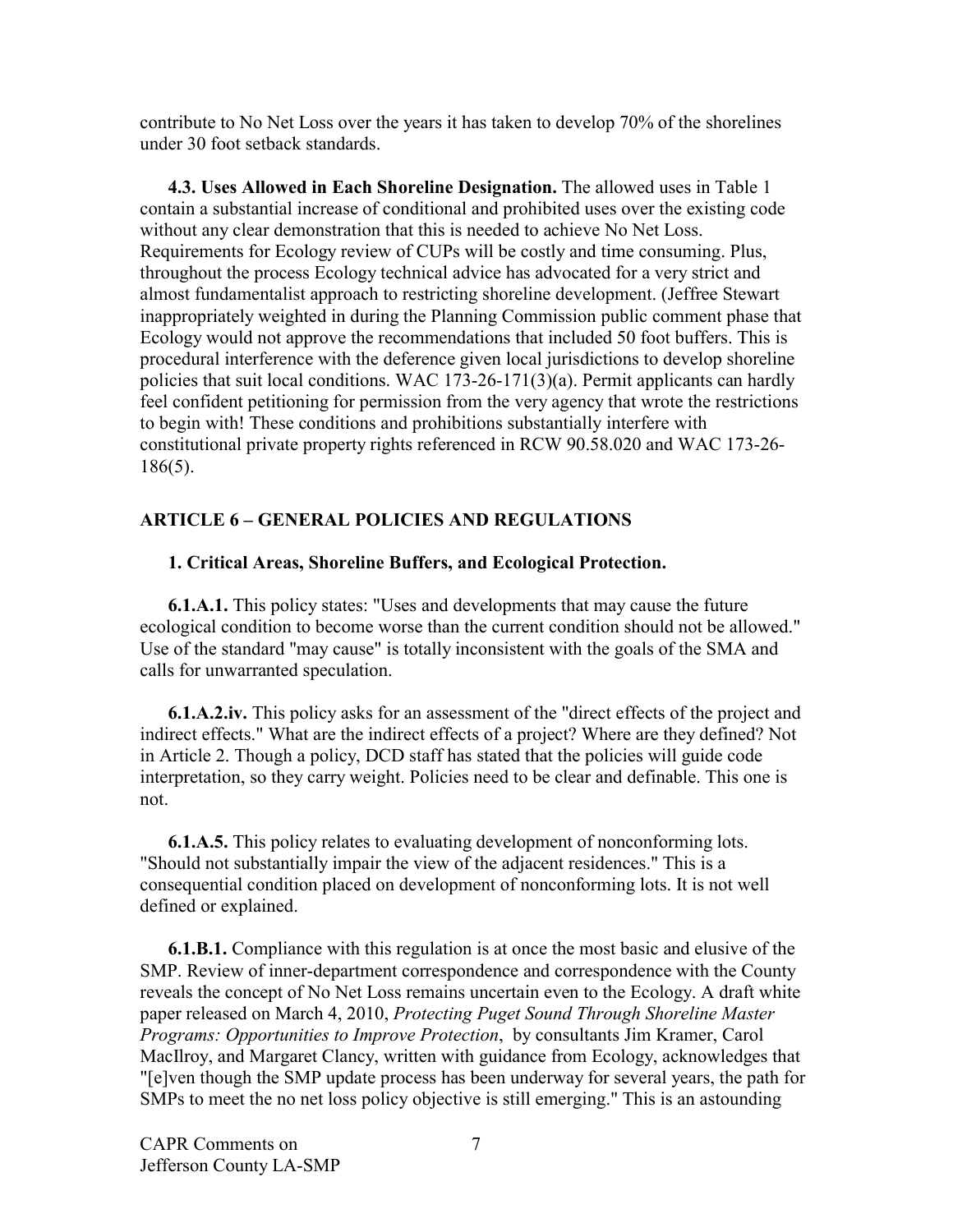admission considering that NNL is the cornerstone of proposed SMP, and landowners have been told in no uncertain terms that the protection standards in the updated SMP are absolutely necessary for shoreline protection. The fact is, the concept of NNL is still very much in the prototype phase of regulatory development, yet permit applicants are being subjected to restrictive development standards nonetheless, including extensive requirements for conditional use permits and even prohibitions of common uses. Taxpaying citizens deserve fair, understandable regulations based on supporting data that clearly identify a need. This is especially so when regulations are being increased fivefold and many current uses that comply with the law will suddenly be made nonconforming, which is disfavored by the law.

The Final Shoreline Inventory and Characterization Report cannot possibly be used for establishing the NNL baseline. And even given more accurate data, how can anyone possibly measure something as difficult to quantify as no net loss over an entire ecosystem-wide jurisdiction? This invites subjective interpretation of new data, which will be meaningless in any case due to the lack of a defined starting point.

And as the white paper has clearly identified, the task of implementing has become so monumental it is beyond the scope of resources local jurisdictions can manage, and is requiring substantial infusions of money from outside sources. The Jefferson County DCD has been cut down by a third by the decline in permit revenue, and is left with a skeleton staff to administrate complex regulations like the Critical Areas Ordinance and now a 200 page SMP. The DCD has now embarked on the creation on a new department, call the Watershed Resource Stewardship Center, ostensibly to guide applicants through what DCD director Al Scalf has called the regulatory "maze." The comes at a cost of \$800,000. This begs the question of why our contemporary planning schemes are resulting in a permit maze. Isn't that anathema to the purpose of planning? What it also indicates is the current environmental regulation model is not financially sustainable and local planning budgets are collapsing under its weight. RCW 90.58.100(1)(e) requires the department and local governments to the extent feasible shall "utilize all available information regarding hydrology, geography, topography, ecology, *economics,* and other pertinent data." This SMP should be include a cost/benefit analysis and an assessment of the local jurisdiction's ability to implement and administrate this SMP while meeting state planning goals for permit efficiency. Additionally, a general economic impact statement needs to be conducted to determine the economic consequences of this update. In light of all of these considerations, this proposed SMP is both vague and overly broad.

**6.1.B.2.** "Uses and developments that cause a net loss of ecological functions and processes shall be prohibited." Exactly how will it be determined whether a development results in net loss? No net loss is gauged both on a site-specific project level at the time of application and at a jurisdiction ecosystem-wide scale over time. The whole point of Shoreline Inventories, Restoration Plans and Cumulative Impact assessments is to take into account a number of variables influencing long term success of shoreline protection. RCW 90.58.020 reserves "alterations of the natural conditions of the shorelines of the State, in those limited instances when authorized, shall be given priority for single family residences..." WAC 173-26-201(2)(c) states: "Where uses or development that impact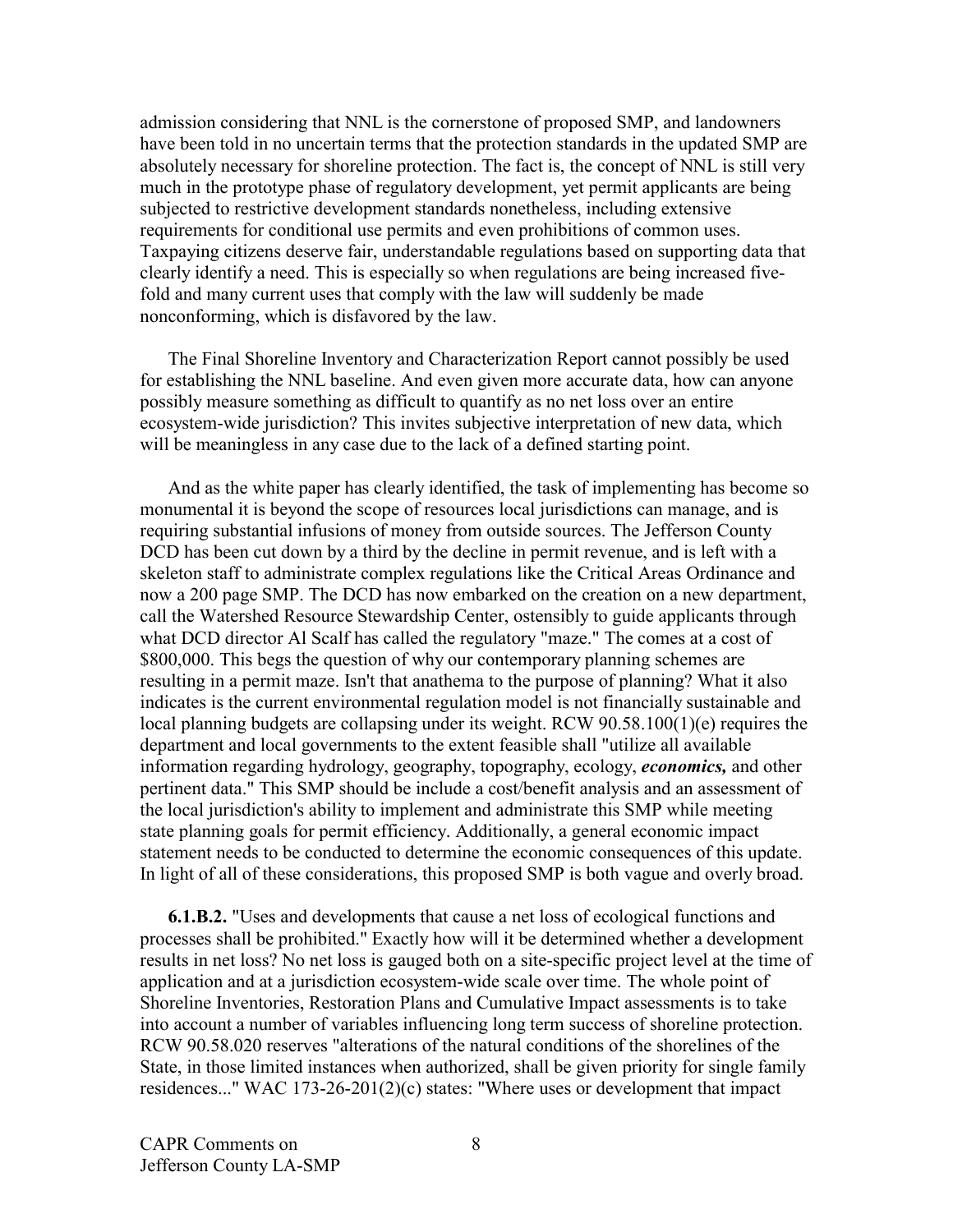ecological functions are necessary to achieve other objectives of RCW 90.58.020, master programs shall, *to the greatest extent feasible*, protect existing ecological functions and avoid new impact..." This seems to be a recognition that while some impacts will occur, they can be offset by mitigation or through restoration programs that offset impacts with net gain in other areas of the jurisdiction. This regulation is unnecessary except in the most extreme situations, and the language in the regulation should reflect that (for example, *"in the rare instances where mitigation and restoration fails to offset the impact of a use or development, that development shall not be allowed.").*

**6.1.B.4.** Inclusion of this regulation eliminates the need for excessive requirements for conditional use permits or prohibition of uses outright. If permit applications can on a case-by-case basis meet the requirements of mitigation actions then the permit should be granted, period.

#### **6.1.C. Regulations - Cumulative Impacts.**

**6.1.C.1.** The county intends on assessing cumulative impacts even where exempt, preferred uses are concerned, and if upon their determination they conclude net loss will occur they can deny the permit based on 6.1.B.2. Does this not strip "exempt" of all meaning?

**6.1.C.2.** This regulation requires the applicant to perform the duties the County either cannot or will not conduct themselves (e.g., an adequate FSICR and CIA). How can the applicant possible determine whether their proposed development will create negative cumulative adverse impacts? And from what baseline and projected impacts contained in the FSICR and Cumulative Impact Analysis does the applicant measure their proposal? The County received a \$670,000 grant from Ecology, a good chunk of which went into the FSICR and CIA. This really puts an onerous and subjective burden on the applicant. Assess impacts on fish and wildlife habitat, public access/use, aesthetics, and other shoreline attributes?! What other attributes? Who decides what is aesthetically valuable?

**Cumulative Impact Analysis:** This document, written by ESA Adolfson and Associates, provides only a general synopsis of potential future development and impacts. It states in 2.1 that Jefferson County is sparsely populated...and that East Jefferson County has between 1 and 149 residents per square mile." It states "Jefferson County's shorelines are in relatively good shape compared to more developed areas of the Puget Sound basin." (Ecology shoreline managers have gone further, characterizing Jefferson's shorelines as excellent, making it an ideal pilot project for the model SMP update.). In section 5.4 the CIA concedes that "in and of itself, residential development probably does not have major adverse effects on shoreline resources."

In section 5.11, the CIA states "a relatively small percentage [less than 10%] of the County's shorelines are armored." There is no substantive data supporting that percentage will significantly increase. Just that when it happens, it's assumed to be bad. Potential impacts of future development are based simply on "demand for housing, job availability, and other factors." That's it. No mention that OFM population projections are not meeting even moderate predictions for growth. There is a mistaken concern for conversion of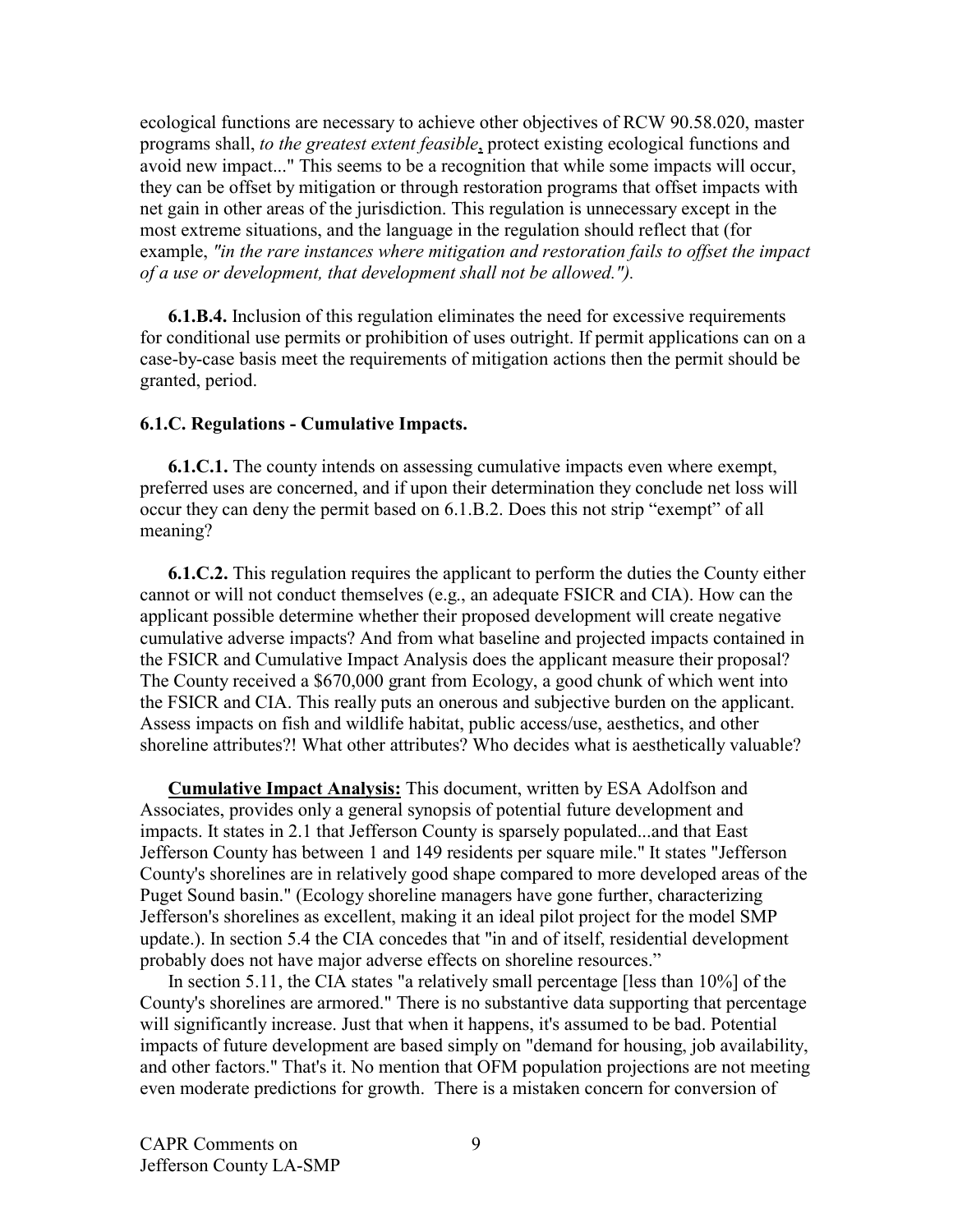resource lands to residential uses without consulting the County Comprehensive Plan, which contain goals and policies making this conversion practically impossible (NRG 1.0, NRP 1.1, NRG 4.1, NRG 4.6,NRG 10.0, NRP 10.7 and 10.9). Conversion of residential lands to commercial is near impossible by virtue of RCW 36.70A.(5)(d). The CIA speculates on how many lots could be created by subdivision, using a simplistic formula of dividing existing rural residential zoning densities into their maximum buildout potential, which ignores strict Compressive Plan criteria for down zoning rural residential lands. The CIA then concludes, "Overall, the number of existing lots eligible for subdivision based on size and land use designation is very low; less than one percent in most cases."

The CIA notes that 70% of the shorelines have already been developed. This has occurred using at most 30 foot setbacks. The assumption of the CIA is that, despite no evidence, development of the remaining 30% is going to be so exponentially greater than previous historic trends so as to warrant a five-fold increase in buffers and expansion of the Natural designation to 41%, triggering Ecology oversight and outright prohibition of preferred uses such as bulkheads.

The biggest myth perpetrated by Ecology and County officials is that Jefferson County is facing rapid development pressures.

The Cumulative Impact Analysis as written contains no meaningful insight into potential future cumulative impacts. Even when combined with the Final Shoreline Inventory and Characterization Report, there isn't enough substantive data on which to establish a NNL baseline and criteria for SEDs. Given this, how can a citizen be expected to assess the cumulative impacts of their development proposal?

Additionally, individual property owners' use of their property is being conditioned on what their neighbors do and when they do it. This will cause uncertainty in the law and will lead to violations of the doctrine of "equal protection under the law."

#### **6.1.D - Critical Areas and Shoreline Buffers.** Concerns:

- Uniform buffers are in conflict with case law.
- With passage of EHB 1653, the new protection standard is no net loss, not "at least equal to" the CAO.
- Makes a total of 917 parcels nonconforming, including 447 in Shoreline Residential. (CIA, 5.13, Table 8).
- Ignores increased controls on growth achieved through multiple layers and at an ecosystem-wide level. Housing density, limited commercial opportunities, new limits on water allocations, stormwater and clearing and grading controls, etc., all contribute to offset the potential for ecological degradation.
- RCW 90.58.100(1) calls for a systematic interdisciplinary approach which will ensure the integrated use of the natural and social sciences. The 150 foot buffers were based solely on environmental considerations. That was explicitly stated.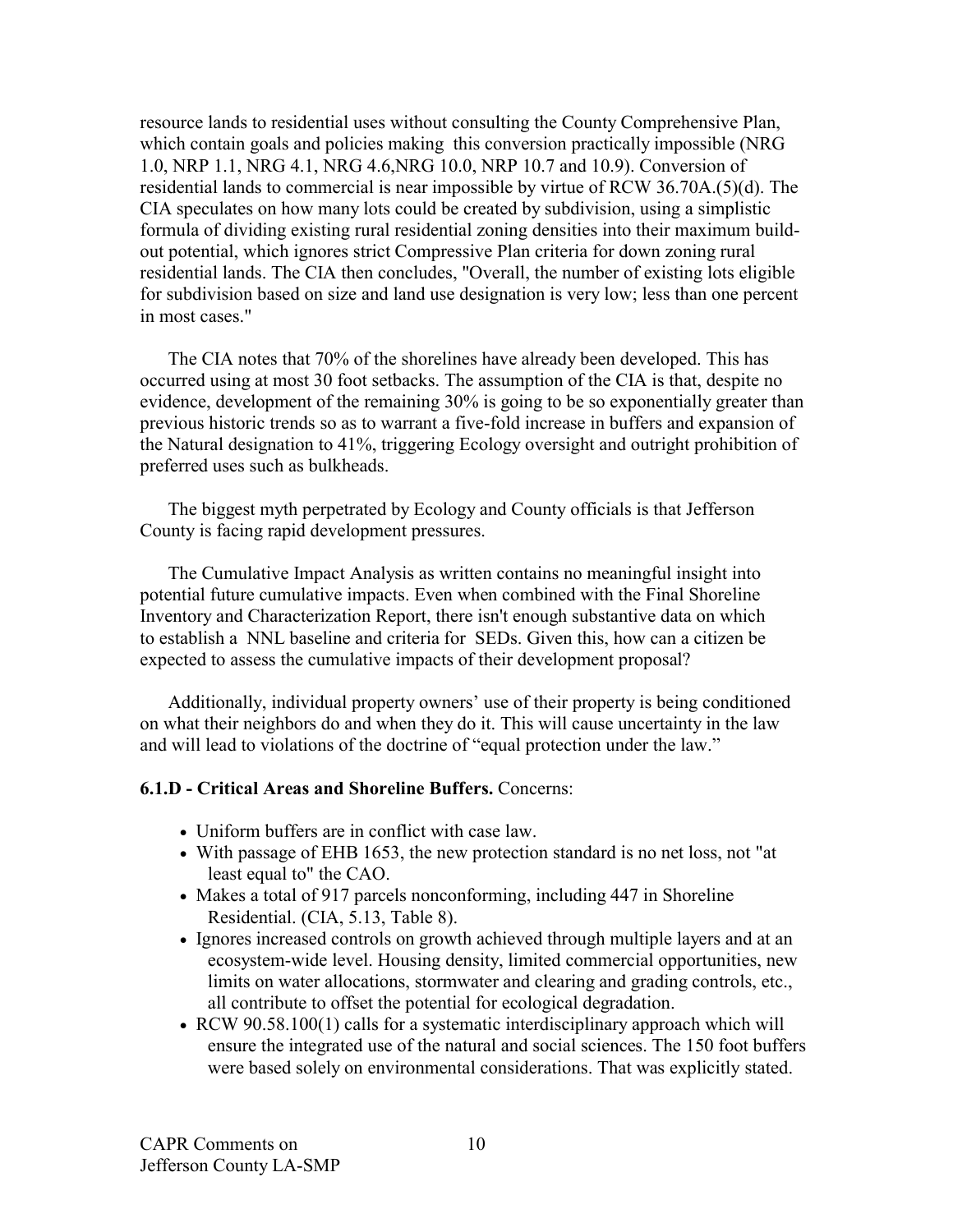- No assessment of the economic impacts were considered despite much expressed concern and the impact of the recession.
- Provisions for buffer reduction or averaging are expensive and time consuming. The self-proclaimed inefficiency at DCD further calls into question the merits of these options.
- Rather than starting with large buffers and including options to reduce them, start with smaller buffers that have proven effective and increase as needed on a caseby-case basis.
- Refusal to listen to the public. In a July 17, 2008 e-mail, ESA consultant Margaret Clancy writes to Jeffree Stewart, "I believe we have some work to do if we want to avoid a repeat of the CAO battles." The CAO battles were over buffers. Short of the Planning Commission recommendation to reduce buffers to 50 feet in two SEDs, there was no effort to learn from history. Real on-the-ground environmental conservation is dependent on the acceptance of regulations as legitimate. The over 200 people who showed up to overwhelmingly protest the proposed SMP is a testament to the lack of belief people have in the SMP.

Additionally, **Art. 6.1.D.4 et seq**. are using the SMP standard buffers (150 feet for marine shorelines and streams, 100 feet for lakes) to effectively create new, blanket critical areas. For example, the 150 feet for marine shorelines is the same as JCC 18.22 (CAO) requires for Fish and Wildlife Habitat Critical Areas in Table 18.22.270(2). Similarly, by way of further example, the 150 foot buffer is that typically applied to all but the most pristine, high value critical-area wetlands.

However, Sec. 4 of the recently enacted EHB 1653, amending 90.58 RCW, states:

RCW 36.70A.480 governs the relationship between shoreline master programs and developmental regulations to protect critical areas that are adopted under chapter 36.70A.

RCW 36.70A.480(5) in turn states:

Shorelines of the state shall not be considered critical areas under this chapter except to the extent that specific areas located within shorelines of the state qualify for critical area designation based on the definition of critical areas provided by RCW 36.70A.030(5) and have been designated as such by a local government pursuant to RCW 36.70A.060(2).

By adopting such wide, standard buffers, comparable to those for critical areas, the County is in effect declaring the entire marine shoreline, streams, and lakes to be critical areas, in violation of RCW 36.70A.480(5). This type of thinking is further demonstrated by **Art. 6.1.D.11 and 13**, where JCC 18.22.270 critical area buffer averaging, reduction and alternative protection by stewardship plans are applied directly to the SMP standard buffer. The finding that all the shorelines of Jefferson County are "specific areas …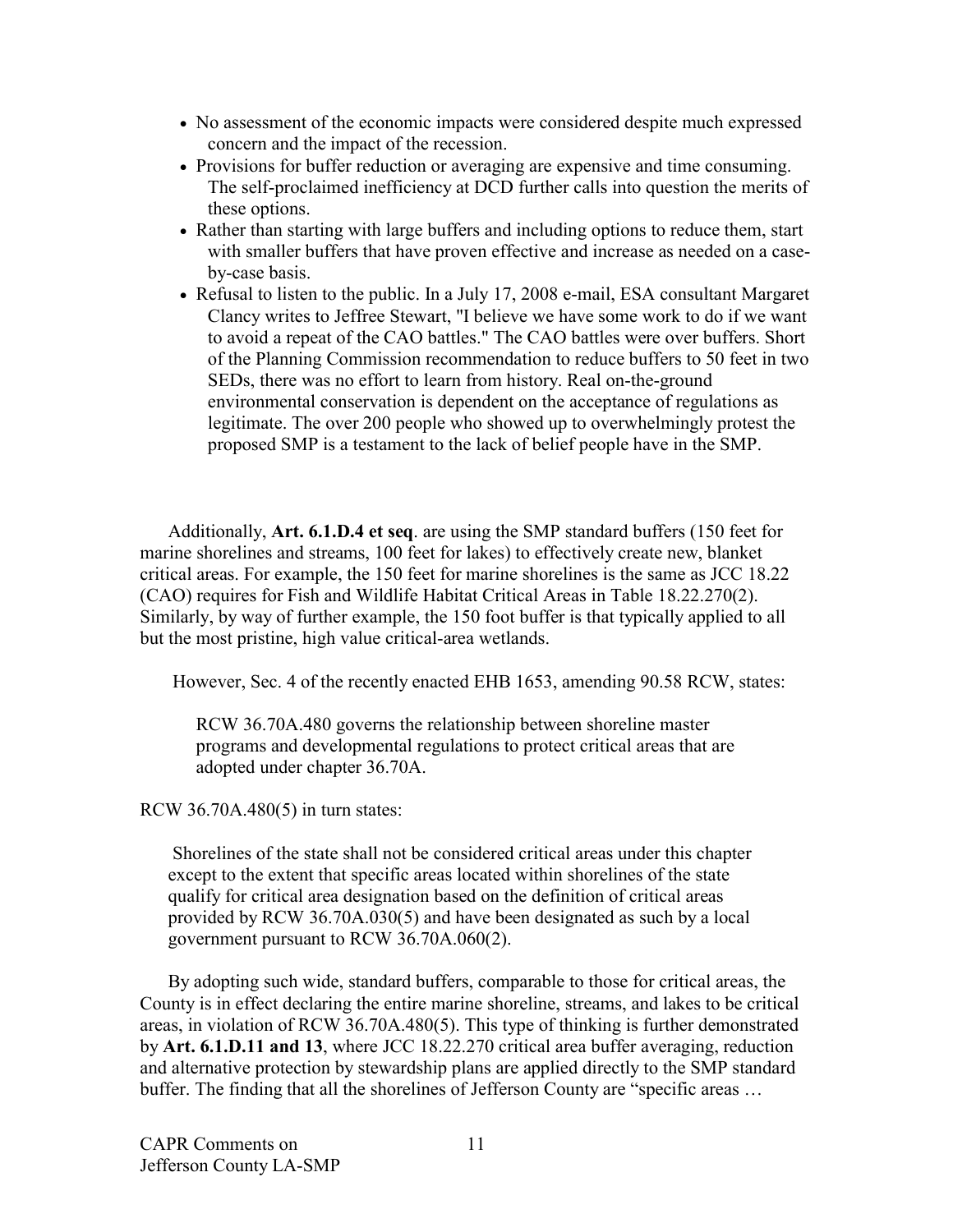[that]qualify for critical area designation based on the definition of critical areas …" has not be made.

Ecology improperly and prematurely influenced the local jurisdiction's consideration of what buffer standards were locally appropriate. The Planning Commission voted to set buffers at 50 feet. The DCD then finalized the draft for submission with that 50 foot designation. Ecology then informed the County that it would not accept a draft with less than 150 foot buffers. The BOCC then changed the buffer setback to 150 feet (100 feet for lakes) and sent a proposed Program to Ecology with the 300% increase. This was not the time for Ecology to review and make categorical statements concerning approval or disapproval. At the time this happened, Ecology's role was more limited.

**6.1.E Regulations - Exemptions to Critical areas and Shoreline Buffer Standards.** Despite these "exemptions," which should be called allowances with conditions, development on the 917 lots made nonconforming by 150 foot buffers is subject to restrictive conditions that were not present when the land was purchased by its current owners. Growth Management laws have promised predictability in land use but the landscape of contemporary environmental planning is constantly shifting. Ten conditions are placed on this "exemption," including limits on building size and mandate to consolidate lots under common ownership if applicable. This is an impermissible over reach

**6.1.E.2. Non-conforming lots - Common Line Buffer.** The expansion of this provision to 300 feet (from the Planning Commission recommendation of 50 feet) is so extreme as to make it of little or no value.

### **6.3. Public Access.**

**6.3.A.6 and 9.** Any requirement for a private developer or owner to provide public access must be a direct and proportional result of that developer's or owner's causing of some restriction on existing public access by their development. Otherwise, the County is talking property for public use without paying just compensation. This is impermissible.

**6.4. Vegetation Conservation.** Where does the mandate for native vegetation come from? Where is the science that supports it? Studies *have* shown lawns are a very effective buffer strip for filtering pollutants.

WAC 173-26-221(5) Shoreline vegetation conservation**.** Nowhere in this section of the WAC does it mention "native" vegetation. The closest it comes is mentioning "control of invasive weeds and nonnative species." **6.4.A.** first addresses "maintaining" native shoreline vegetation but in subsequent polices morphs into "establish" native vegetation for new uses and development. It is clear from this section as a whole that the emphasis is on a shoreline characterized by native vegetation, when the WAC does not prescribe the same. These policies are important as they guide administrators during code interpretation.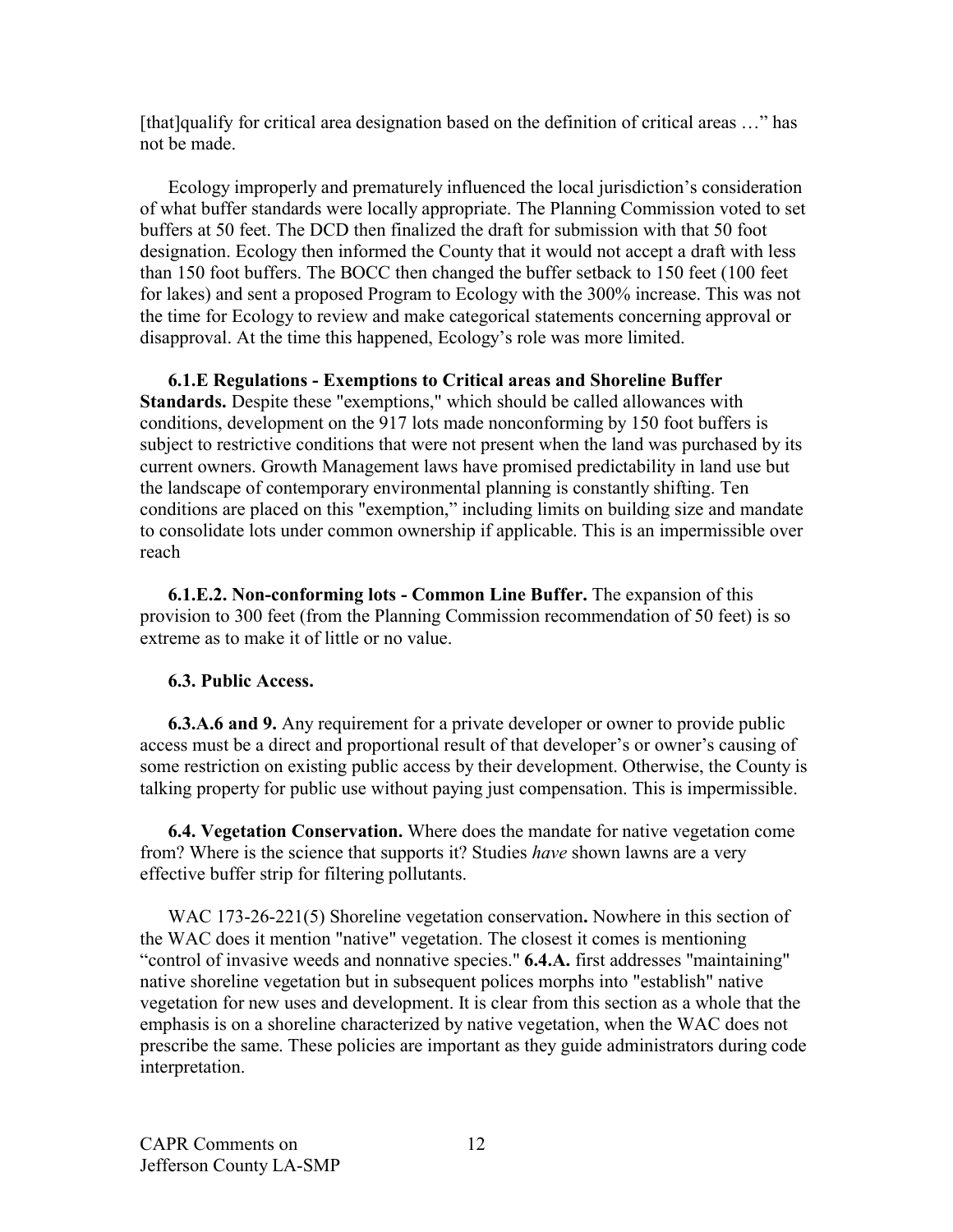**6.4.B.2.** WAC 173-26-221(5)(c) allows "[s]elective pruning of trees for safety and *view protection* may be allowed and the removal of noxious weeds should be authorized." Note, view protection. Not enhancement, but *protection.* This indicates recognition by the authorizing guidelines that views are an integral part of living on the shoreline and are entitled to protection.

**6.4.A.3.** The SMA does not mandate that "[n]ew uses and/or developments should establish native shoreline vegetation such that the composition, structure, and density of the plant community resemble a natural, unaltered shoreline as possible. **6.4.A.1** also mentions "Maintain shoreline vegetation to...resemble natural, unaltered shorelines." Is the protection standard NNL or "resemble natural, unaltered shorelines?" This goes beyond the authority granted by RCW 90.58.020.

Though these are policies, **6.4.B. Regulations** requires under **2.** that "Proponents of all new shoreline uses shall demonstrate that site designs and layouts are consistent with the policies of this section..."

Both **6.4.A.4** and **6.4.B.2.** advise landowners they are not guaranteed an unobstructed view. Can this be required across the board without a site evaluation proving nexus and just cause?

**6.4.B.3.ii.** All vegetation removal must comply with **6.1.D.8.** This regulation is similar to the standard buffers in that it is to be uniformly applied without specific regard to the site characteristics.

**6.4.B.3.iii. T**hese conditions, such as habitat value or health of surrounding vegetation, gives the administrator wide and poorly constrained discretion in denying or further conditioning a permit for view maintenance. This is the type of regulation that leads to evasion and self-help, thereby weakening reasonable land-use regulation.

### **ARTICLE 7 - SHORELINE MODIFICATION POLICIES AND REGULATIONS.**

**7.1. Beach Access Structures.** RCW 90.58.020 states, "It is the policy of the state to provide for management of the shorelines of the state by planning for and fostering all reasonable and appropriate uses." Waterfront property owners have a right to access their shoreline.

**7.1.A.1.** The WAC continually uses the qualifier "significant" when addressing adverse impacts. This policy should state beach access structures should be located "in a manner that minimizes *significant* adverse impacts." Furthermore, the fact that the word "minimizes" is used indicates that the use should be allowed outright except in the most extraordinary circumstances. "Significant" should also be added to Policy No. 4, 5, etc.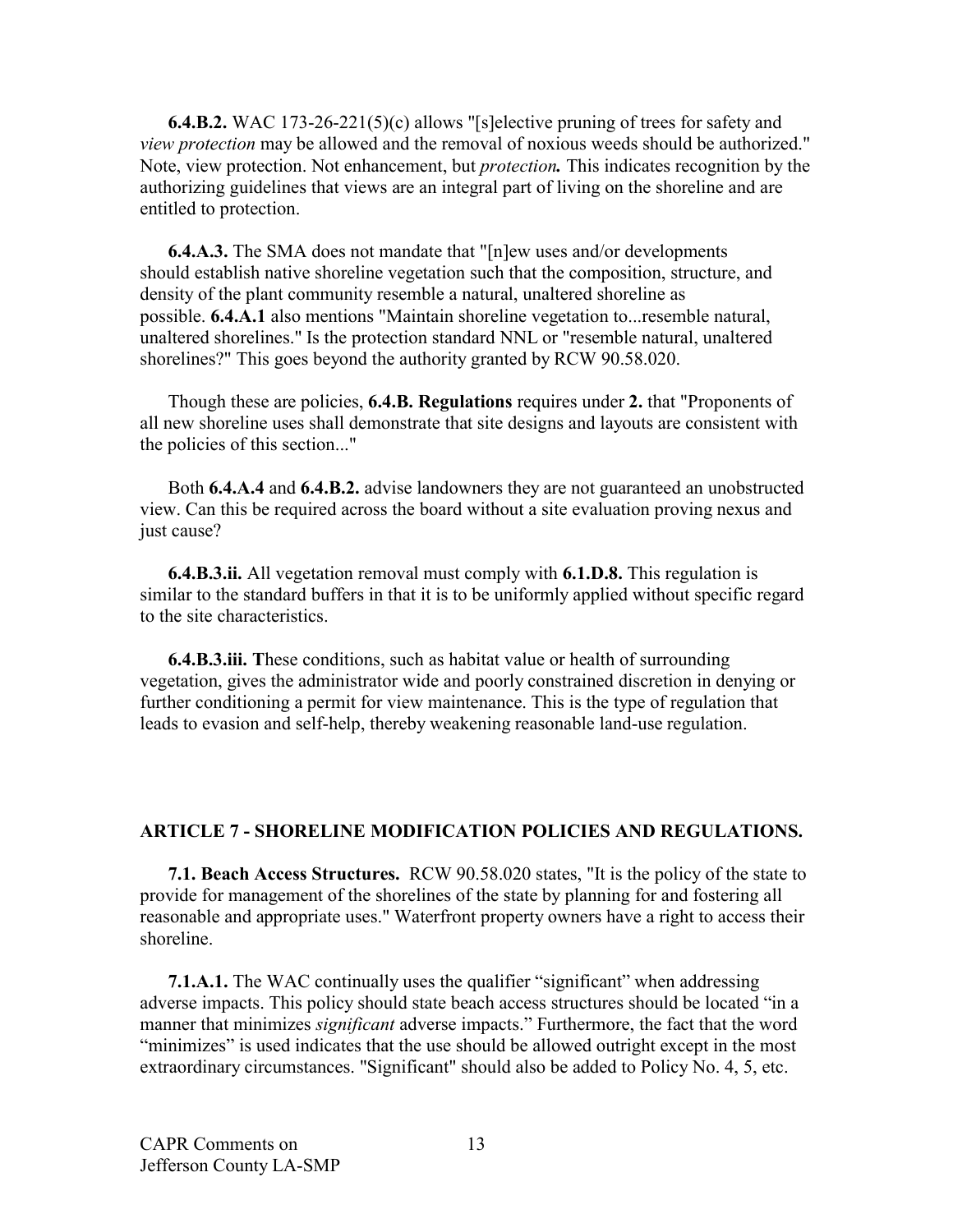**7.1.A.2.** This policy describes a balance between use and protection that is belied by further polices that attach numerous conditions that give wide latitude to administrative interpretation and discretion.

**7.1.A.5.** This policy completely strays from the goal of a balance of uses and lead to regulatory takings. It is clearly related to the prohibition of beach access structures in the Natural designation, which is 41% of the shoreline. **6.2.B.** describes mitigation processes that should first be employed before an outright prohibition. The standard in WAC 173- 26-211 for Natural areas is "intolerant of human uses." This section reaches impermissibly beyond that.

**7.1.A.5.** This policy concludes that some properties "will" (doesn't say "may") have view only access to the neighboring waters. Regulations in **6.4.B.2** do not guarantee a view. There are so many policies related to preserving the "natural, unaltered" condition of the shoreline that an applicant can rightfully be concerned that their proposal will be interpreted in a negative light at the whim, i.e., discretion, of the regulators. The policy is vague and overly broad.

**7.1.B.** The outright prohibition on feeder bluffs ignores mitigation measures and modern engineering techniques that have been recognized by court decisions. A blanket prohibition, not sufficient tailored to individual sites overly broad and works a regulatory taking.

**7.1.C. Shoreline Environment Regulations.** In general, why permit public access but prohibit or severely condition private access?

**7.1.D.3.** The language here is too broad and again gives overly wide latitude to code interpretation, granting too much discretion to the regulators. It fails to give sufficient notice or certainty to citizens developing their property.

**7.1.D.4.** This regulation gives the county authority to require specific design standards. This authority should only be applied as a reasonable, feasible alternative based on site-specific needs. Engineering and architectural expertise exceeds that of DCD planners and administrators who have no background in these issues.

**7.1.D.10.i.** This states beach access structures shall be prohibit if "[t]he structure would adversely impact a critical area or marine feeder bluff.." But **7.1.B.** prohibits such structures outright! There is a direct conflict here. Again, the qualifier *significant* needs to added to "adverse impacts."

**7.1.D.10.ii.** Uses the regulatory standard of "likely to interfere." Regulations should be explicit in their meaning. The proposed SMP is full of these regulatory ambiguities and thus very poorly written. This problem is compounded by the claim of "liberal construction at **Art. 1.8**. It is no wonder DCD is creating a whole new department called the Watershed Resource Center (price tag \$800,000), paying contracted private citizens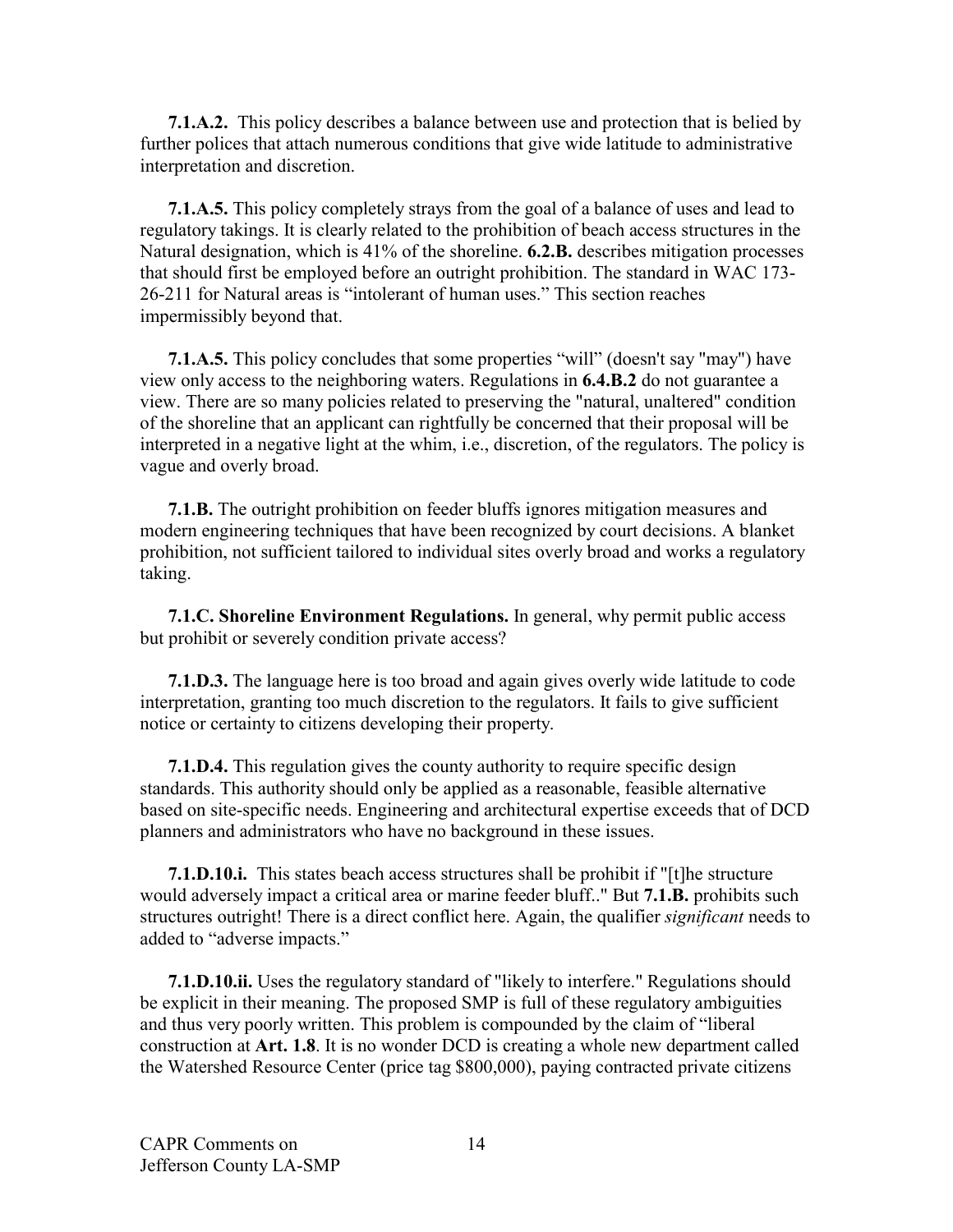\$75per hour, to explain dense environmental regulations to permit applicants. Shouldn't DCD planners be able to do that?

**7.1.D.11.** The responsibilities for scientific and engineering evaluations here required would tax the abilities and resources of the United States Geological Survey. These information requirements will always grant regulators an easy way to deny any permit application.

## **7.2 Boating Facilities**

**7.2.A.4.** There is an over emphasis on "protect the natural character of the shoreline and prevent adverse ecological impacts..." (And again the modifier "significant" is omitted.) But these are preferred, water-dependent uses are given preference by RCW 90.58.020 and WAC 173-26-201(2)(d). The rest of the sentence is disturbingly overbroad: "caused by in-water and over water structures by *limiting the number of new docks/piers/floats and by controlling how they are designed and constructed and where they are located.*" This is a blatant violation of the RCW and WAC guidelines, and also suggests that DCD is going into the water-dependent design and construction business. What are the qualifications of DCD staff to perform this kind of work?

## **7.2.B. Shoreline Environment Regulations.**

**7.2.B.3.ii & iv.** Public docks are allowed in the Natural SED as a conditional use but all other boating facilities accessory to residential development are prohibited. This in spite of the fact that single family residences are a preferred use under 90.58 RCW and the implementing regulations in WAC.

**7.2.B.4.** Boating facilities are allowed in the conservancy SED as a conditional use. This subjects 69% of Jefferson shorelines to either prohibition or conditional use of preferred, water-dependent uses. This is overly restrictive and not in keeping with 90.58 RCW and the implementing regulations in WAC.

**7.2.D.1.** The requirement of no public facilities "within a reasonable distance" before a private facility will be permitted vests too much discretion in the regulators and creates uncertainty for property owners.

### **7.2.F. Regulations - Docks, Piers, Floats, and Lifts - Accessory to Residential Development.**

**7.2.F.1.iii.** Individual property owners' use of their property is being conditioned on what their neighbors do and when they do it. This will cause uncertainty in the law and will lead to violations of the doctrine of "equal protection under the law."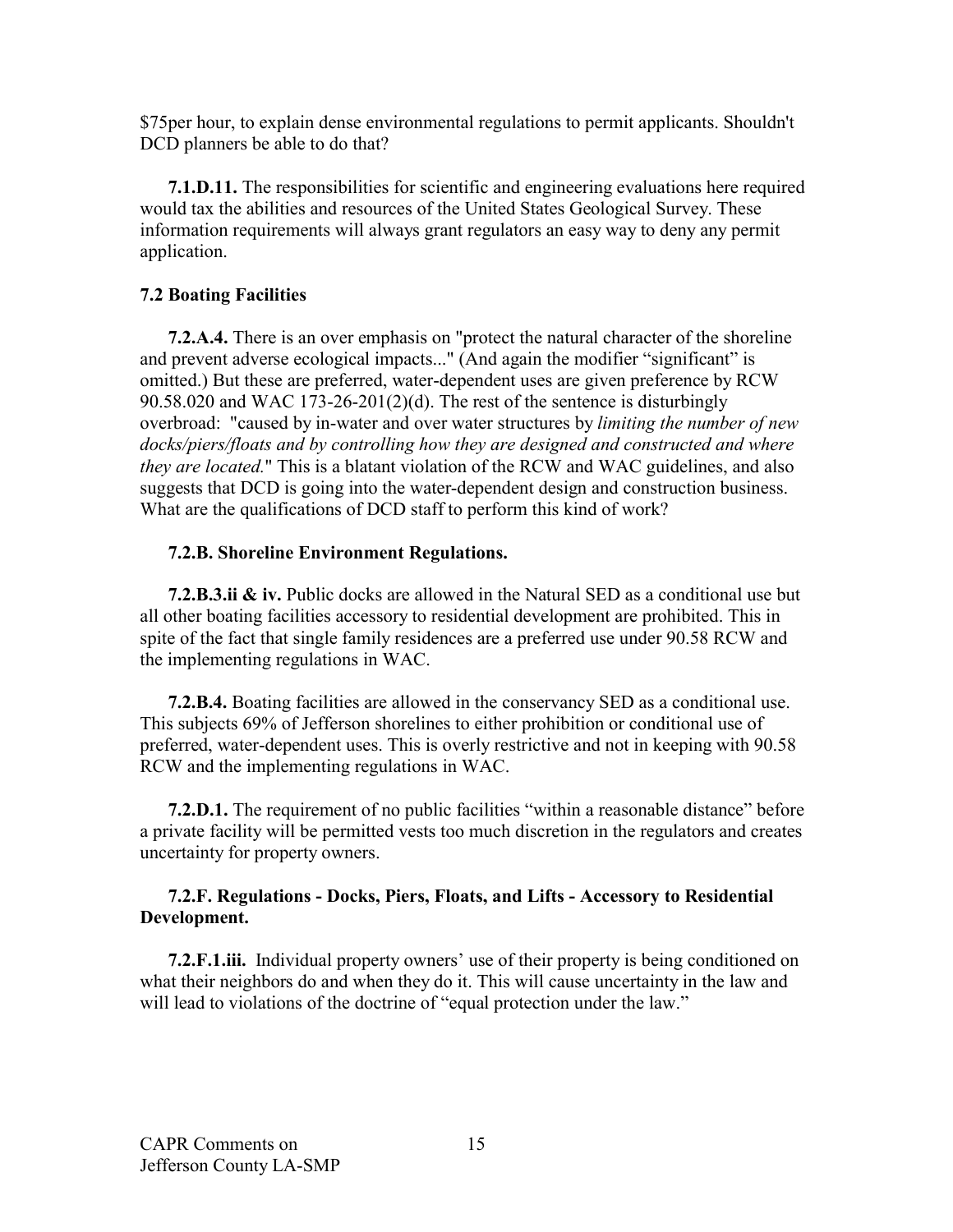**7.5. Flood Control and Structures: 7.5.A.1.** "The County should prevent the need for flood control works by limiting new development in flood-prone areas." WAC 173-  $26-221(3)(c)(i)$  states "Development in flood plains should not significantly increase flood hazard or be inconsistent with a comprehensive flood hazard management plan adopted pursuant to chapter 86.12 RCW, provided the plan has been adopted after 1994 and approved by the department." Upon information and belief, portions of Jefferson County are under flood control plans. In any case, WAC 173-26-221 sets forth a more reasonable standard of not significantly increasing flood hazard, not "limiting new development."

**7.8. Structural Shoreline Armoring and Shoreline Stabilization.** There can be no ownership of property without protection of property. Art.7.8, as written, is overly broad, unnecessarily restrictive, not supported by sound science based on local studies, and therefore insufficiently parcel specific to pass constitutional muster.

Further, there is an assumption that shoreline armoring will proliferate without near prohibition. There is no historical justification for this assumption.

**7.8.A.1.** If this policy is to prevent the "proliferation" of bulkheads and armoring then it doesn't recognize historic trends. Shoreline stabilization is massively expensive. Nobody wants to do it except as a absolute necessity. Furthermore, it is a primary preferred use under RCW 90.58.100(6).

**7.8.A.4.** Is it required that beach erosion proposals evaluate a range of options and designs? Why is "should" used in a policy? Where in the WAC is this mandate grounded?

**7.8.A.10**. The requirement to provide public access when a private property owner needs to obtain a permit to protect their property is extortionate. If the protection is not limiting existing public access, there can be no requirement to provide public access as the price of obtaining a permit. This is a taking where the requirement for public access has no essential nexus to the development itself and thus is imposing an unlawful tax and working an improper exaction on the private owner. While only articulated as "policy," given the overly broad and ill-defined discretion granted the regulators, this will surely become a price to be extracted from the private owner.

**7.8.A.12.** This policy requires proponents to "coordinate with other affected property owners *and public agencies* to address ecological and geohydraulic processes, etc." This finds no support in either the RCW or the WAC.

#### **7.8.C Regulations - Existing Structural Shoreline Armoring.**

**7.8.C.1.ii.** Restrictions on increase in size fail to meet requirements in RCW 90.58.100(6) and in essence establish bulkheads and armoring as a nonconforming use. Erosion by its very nature will increase in size, requiring additional protection.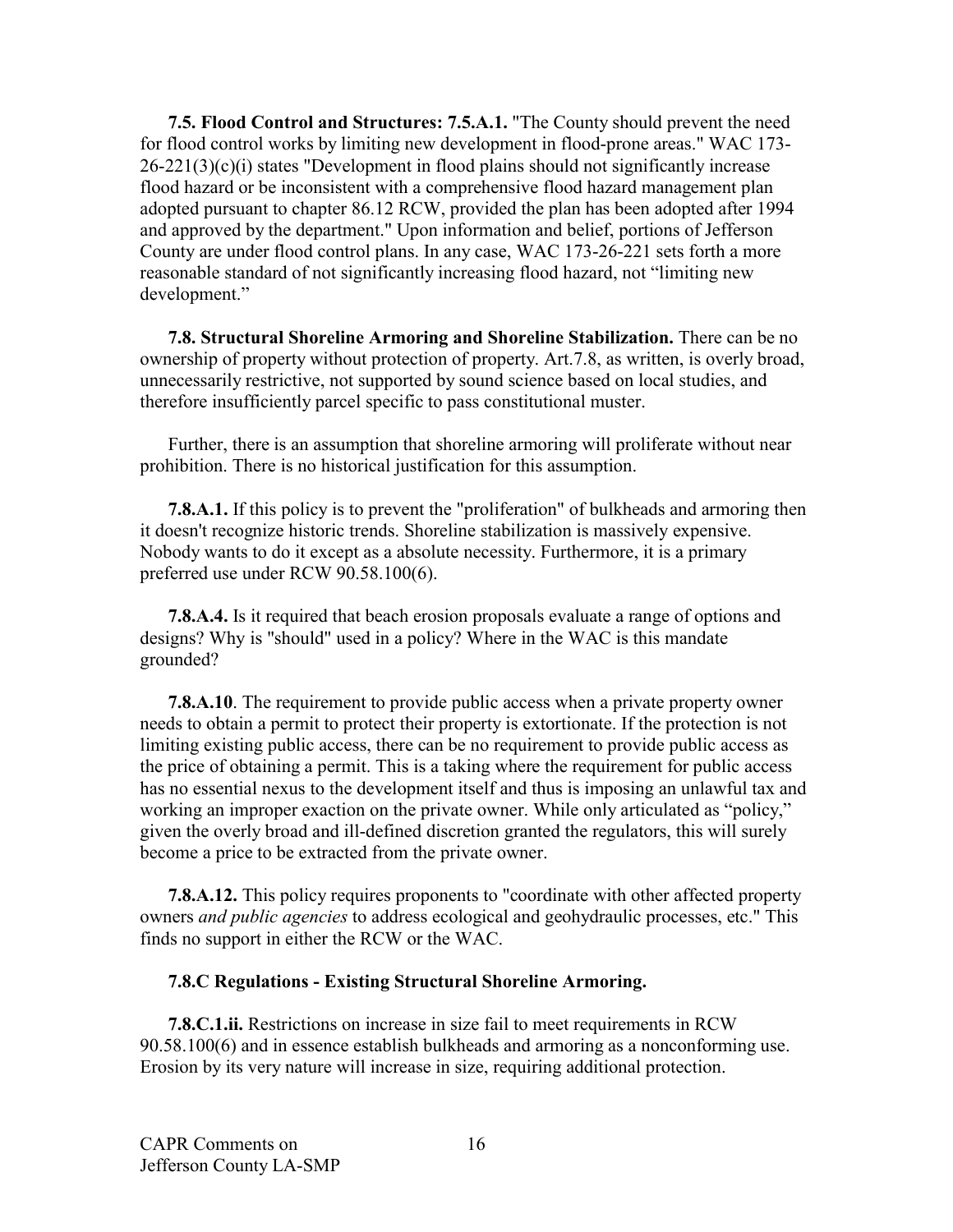**7.8.E. New or Expanded Shoreline Armoring, When Allowed**. This section goes entirely too far in forbidding private owners from protecting there property, even when those uses are preferred uses or water-dependent uses.

**7.8.E.1.** Contains the language " strongly encouraged to remove it." These are regulations, not a philosophical treatise. Given the SMP claim to "liberal construction," it is doubly important that it be exact in its meaning.

**7.8.E.2.i.** New structural armoring is allowed for ecological restoration heavily conditioned on undeveloped lots.

**7.8.E.4.** This evaluation of the need for new or expanded structural armoring includes "No action (allow the shoreline to retreat naturally)." Second is increased building setbacks and/or *relocated structures.* Lastly, it appears proponents are restricted in what materials they can use for new or expanded armoring. This is overly restrictive and will in the long run stifle creative solutions.

**7.8.E.5.** This section is inconsistent with any reasonable reading of RCW 90.58.100(6):

Each master program shall contain standards governing the protection of single family residences and appurtenant structures against damage or loss due to shoreline erosion. The standards shall govern the issuance of substantial development permits for shoreline protection, including structural methods such as construction of bulkheads, and nonstructural methods of protection. The standards shall provide for methods which achieve effective and timely protection against loss or damage to single family residences and appurtenant structures due to shoreline erosion. The standards shall provide a preference for permit issuance for measures to protect single family residences occupied prior to January 1, 1992, where the proposed measure is designed to minimize harm to the shoreline natural environment.

 **7.7. Restoration.** The data upon which the Restoration Plan is based is inadequate.

### **ARTICLE 8 - USE-SPECIFIC POLICES AND REGULATIONS.**

**8.3.A.5.** The requirement to provide public access when a private property owner needs to obtain a permit to do business is, again, extortionate. If the business is not limiting existing public access, there can be no requirement to provide public access as the price of obtaining a permit. This is a taking where the requirement for public access has no essential nexus to the development itself and thus is imposing an unlawful tax and working an improper exaction on the private owner. While only articulated as "policy,"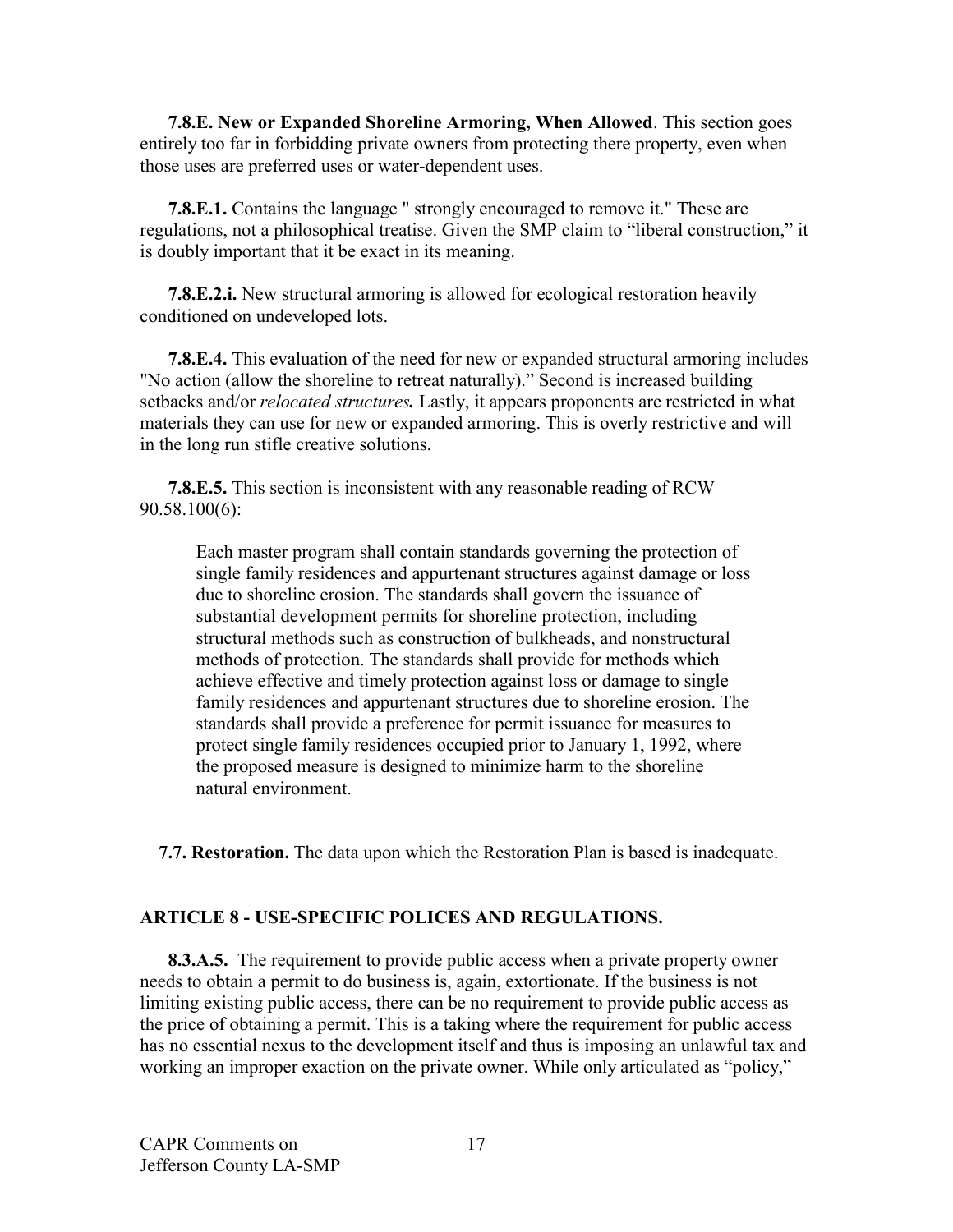given the overly broad and ill-defined discretion granted the regulators, this will surely become a price to be extracted from the private owner.

**8.3.F.2.** Again**,** the requirement to provide public access when a private property owner needs to obtain a permit to protect their property is extortionate. If the protection is not limiting existing public access, there can be no requirement to provide public access as the price of obtaining a permit. This is a taking where the requirement for public access has no essential nexus to the development itself and thus is imposing an unlawful tax and working an improper exaction on the private owner.

Likewise, the requirement to restore buffers that have been damaged by the owner and is not related to the development at issue is imposing an unlawful tax and working an improper exaction on the private owner.

**8.5.A.4.** Again, the requirement to provide public access when a private property owner needs to obtain a permit to develop their property is extortionate. If the protection is not limiting existing public access, there can be no requirement to provide public access as the price of obtaining a permit. This is a taking where the requirement for public access has no essential nexus to the development itself and thus is imposing an unlawful tax and working an improper exaction on the private owner. While only articulated as "policy," given the overly broad and ill-defined discretion granted the regulators, this will surely become a price to be extracted from the private owner.

**8.8. Residential.** WAC 173-26-241(2)(j) mandates polices and regulations that assure no net loss of ecological functions will result from residential development. Provisions include "setbacks and buffer areas...and should be sufficiently set back from steep slopes...including bluff walls." WAC 173-26-221(2)(c)(iii) Critical Saltwater Habitats**,** lists management planning including "[e]stablishing adequate buffer zones around these areas to separate incompatible uses from the habitat areas." Nowhere does it remotely reference the need for buffers the width of which consume nearly 3/4 of the shoreline jurisdiction. Our previous SMP included provisions that increased buffers one foot for every vertical foot of bluff.

**8.8A.2.** Add "*significant"* to adverse impacts.

**8.8.A.4.** The density per acre has already been determined through GMA comprehensive planning processes. The criteria for designating rural residential lands is contained in Land Use Policy 3.3. Out of 16 total criteria for densities 1:5, 1:10, and 1:20, natural and cultural are not mentioned once.

**8.8.A.6.** Should be rewritten as**:** "New residential development should be planned and built in a manner that avoids minimizes the need for structural armoring ..."

**8.8.A.7.** The fact that residential development might "improve" ecological functions betrays the need for conditional use oversight in 41% of the shoreline. There is no legal mandate to preserve "native" vegetation. Preserving aesthetic characteristics is in the eye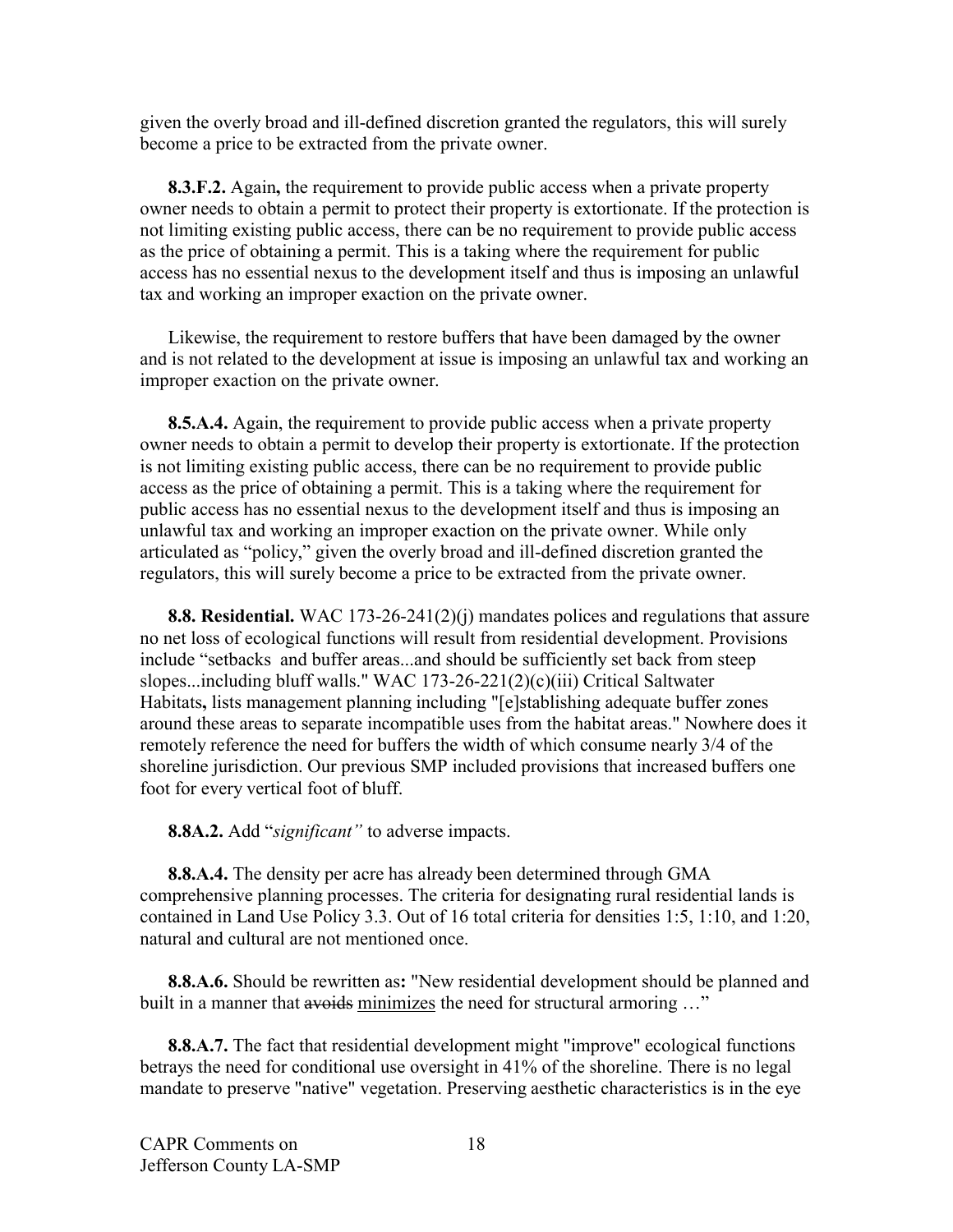of the beholder. The only development limitation on view obstructions are height restrictions. Even a policy that seeks to "minimize structural obstructions to public views" is unconstitutional. This ignores directives in RCW 90.58.020 to protect private property rights and WAC 173-26-191(2)(a)(iii)(A) that further elaborates:

In addition to the SMA, permit review, implementation, and enforcement procedures affecting private property must be conducted in a manner consistent with all relevant constitutional and other legal limitations on the regulation of private property. Administrative procedures should include provisions insuring that these requirements and limitations are considered and followed in such decisions.

**8.8.A.9.** To even have a policy that "encourages" this practice is overstepping and should be stricken. DCD staff has clearly stated the policy language carries weight as direct guidance for code interpretation. Given the broad and amorphous discretion grant the regulators, this agreement with this "encouragement" will become mandatory, even if only indirectly. The requirement to provide public access when a private property owner needs to obtain a permit to develop their property is extortionate. If the protection is not limiting existing public access, there can be no requirement to provide public access as the price of obtaining a permit. This is a taking where the requirement for public access has no essential nexus to the development itself and thus is imposing an unlawful tax and working an improper exaction on the private owner. While only articulated as "policy," given the overly broad and ill-defined discretion granted the regulators, this will surely become a price to be extracted from the private owner.

**8.8.B. Uses and Activities Prohibited Outright.** Why even have a specific section titled this? If developments cannot meet legal thresholds they should be denied. But this is something that should only occur under rare circumstances. Limit this section to uses that are outright prohibited by law.

**8.8.B.2.** is not an outright prohibition, it is a prohibition based on circumstances and conditions. A standard of "reasonably expected to require" with respect to structural shore armoring is arbitrary.

**8.8.B.3.** Same arbitrary standard as **8.8.B.3**. The science and mapping of CMZs is incomplete and is being challenged in the Court of Appeals. The time-frame of the useful life of the house or within 100 years, whichever is greater, is meaningless. Why not just say 100 years? and why 100 years. Who picked that number as a standard? What is the connection between 100 years and the prohibition on shoreline armoring?! How many houses built in 1910 are still standing in Jefferson County or Washington state? Where are the studies that support this regulation?

### **8.8.D. Regulations - Primary Residences and Property Subdivision.**

**8.8.D.1.** Add *significant* to adverse impacts.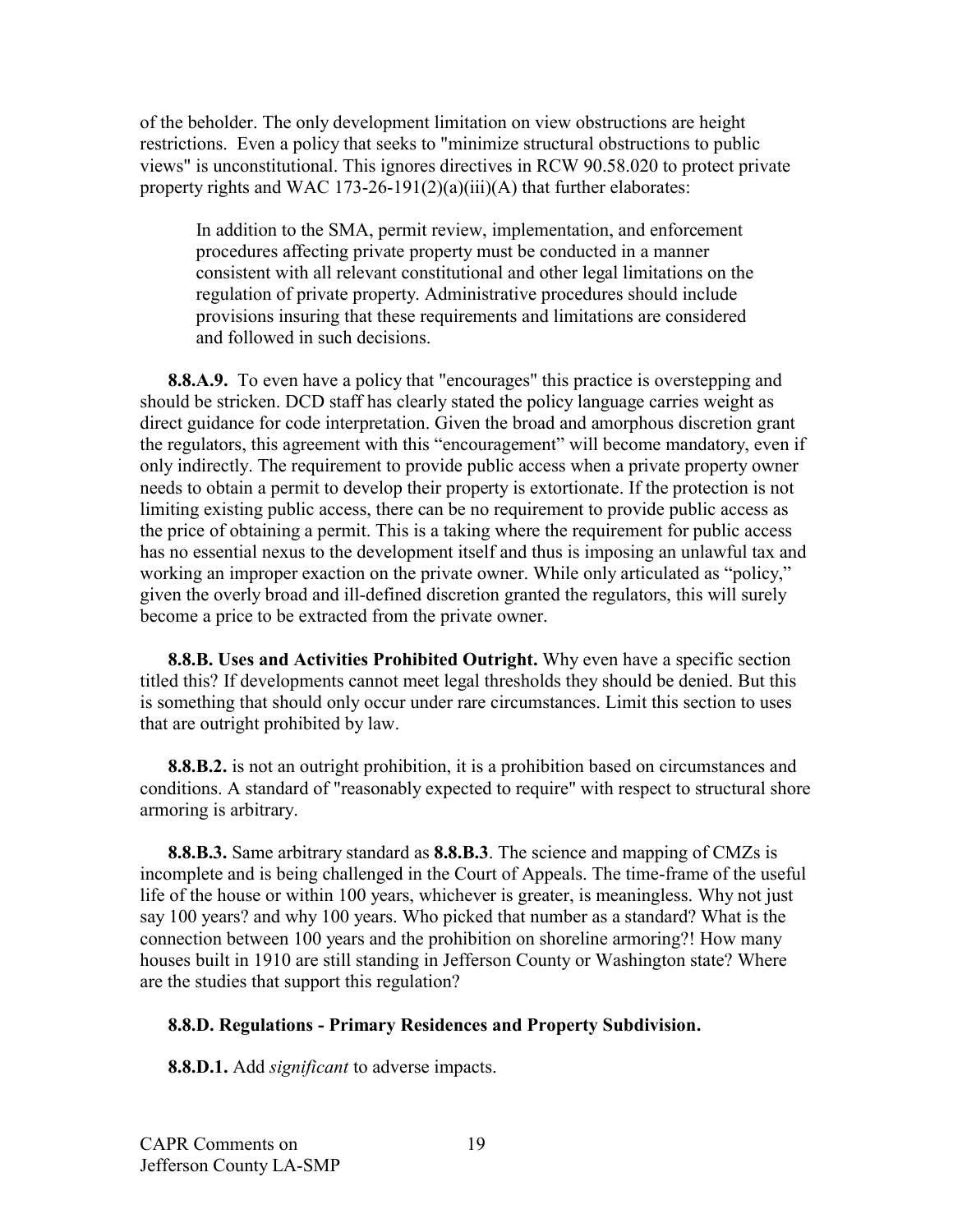**8.8.D.3.** Requirement for low impact development practices for development sites constrained by critical areas and/or shoreline buffers exceeds that in **6.1.E.1.iv.** This would appear to be either a lack of internal consistency or another example of the confusing code structure.

**8.8.D.5.** This is just a blatant disregard for legal precedent. The requirement to provide public access when a private property owner needs to obtain a permit to develop their property is extortionate. If the development is not limiting existing public access, there can be no requirement to provide public access as the price of obtaining a permit. This is a taking where the requirement for public access has no essential nexus to the development itself and thus is imposing an unlawful tax and working an improper exaction on the private owner.

**8.8.D.6.** The requirement to provide public access when a private property owner needs to obtain a permit to develop their property is extortionate. If the development is not limiting existing public access, there can be no requirement to provide public access as the price of obtaining a permit. This is a taking where the requirement for public access has no essential nexus to the development itself and thus is imposing an unlawful tax and working an improper exaction on the private owner.

**8.8.D.8.** The requirement to provide public access when a private property owner needs to obtain a permit to develop their property is extortionate. If the development is not limiting existing public access, there can be no requirement to provide public access as the price of obtaining a permit. This is a taking where the requirement for public access has no essential nexus to the development itself and thus is imposing an unlawful tax and working an improper exaction on the private owner.

### **ARTICLE 9 - PERMIT CRITERIA AND EXEMPTIONS.**

**9.2.A.** See comment at Art. 1.8 above.

**9.3.A.2.** The restrictions on repair and replacement when they might cause substantial adverse effects creates a vague standard clearly subject to abuse and overreaching by the regulators. These conditions need to be stricken.

**9.4.A.** Why call exempt uses exempt when they are subject to the discretion of and potentially numerous conditions set by the regulators? This section needs to be rewritten to lessen the discretion of the regulators.

**9.6.A.** Under circumstances where appropriate CUPs may allow greater permitting flexibility, but when used as indiscriminately as they are throughout this program they become an inflexible and unnecessary burden on citizens exercising their constitutionally right to own private property.

**9.6.B.4.** This needs to be changed to read *significant* adverse impacts.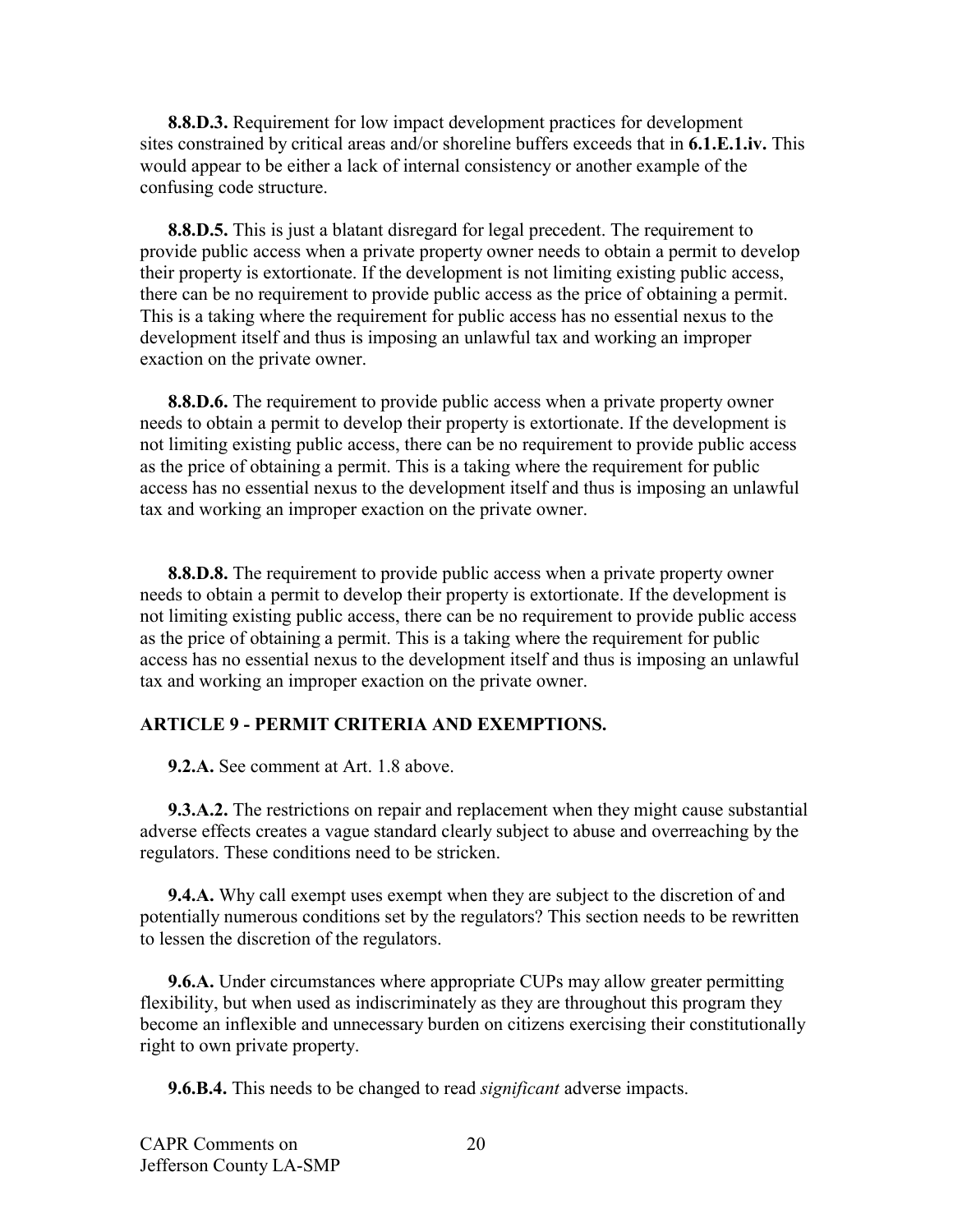#### **ARTICLE 10 - ADMINISTRATION AND ENFORCEMENT**

In 2005 a DCD performance audit was conducted by Latimore. The results revealed the predictable assessment that contemporary permitting processes have become so complex that "feedback loop disruptions" substantially interfered with permit efficiency, and permit efficiency is after all one of the three cornerstone promises of the GMA. The extended and contentious CAO and SMP processes have overwhelmed the limited resources a small rural county like Jefferson is able to manage and is even taxing the larger counties to the breaking point. As a result of the regulatory "maze" (DCD Director Al Scalf's word) the newly adopted CAO put applicants through, the DCD is adding a new Watershed Resource and Stewardship Center (\$800,000, \$500,000 from an EPA grant) solely for the purpose of assisting citizens through the maze of environmental regulation and to help in the administration and implementation of this confusing, conflicting SMA-on-steroids SMP - and the CAO. All this without any clearly identified problem with the condition of Jefferson's environment. This is simply not sustainable from an economic or financial standpoint. The current regulatory scheme is entirely dependent on the steady flow of taxpayer-funded grant money that appears endless, even in the face of a \$12 trillion federal budget deficit. Meanwhile, citizens expected to comply with these complex regulations, and in fact whose acceptance is essential to longterm stewardship of our environment, are ever more alienated by what are perceived to be illegitimate processes and intrusions placed upon the most important element of their lives - their homes.

The lack of enforcement of existing regulations is a common complaint in the public forum. Who is going to enforce this 200 page behemoth? And who is going to ask for permission when they have to jump through so many hoops?

**10.6. Non-conforming Development.** There is no reason to make even one single existing structure non-conforming. Buffer standards do not have to uniformly apply to every parcel. Exemptions - true exemptions - can easily accommodate the lawful status of existing structures so they can remained vested under the standards they were permitted under. The County has already exercised wide policy discretion that greatly exceeds the requirements of the SMA in approving the proposed SMP. (When asked by a Planning Commissioner why so much of the shoreline was designated Natural, lead DCD planner Michelle McConnell responded, "We saw an opportunity and we took it."). Relief from non-conforming status would similarly be a policy option that wouldn't conflict with the law and would be an opportunity for some equity of treatment toward rural property owners. The argument that this would result in net loss is without any proven merit as nobody has really quantify what the NNL baseline really is. *(In an e-mail from Jeffree Stewart to David Pater of DOE, sent on 12/6/08, Stewart states, "My assumption is Jefferson County, based as it is on the Whatcom Program, will prove an important precedent for other areas with similar issues...and it is a no-net-loss case study.")*. Nor has it been shown that the existing standards have failed to maintain what DOE has characterized as a shoreline in excellent condition.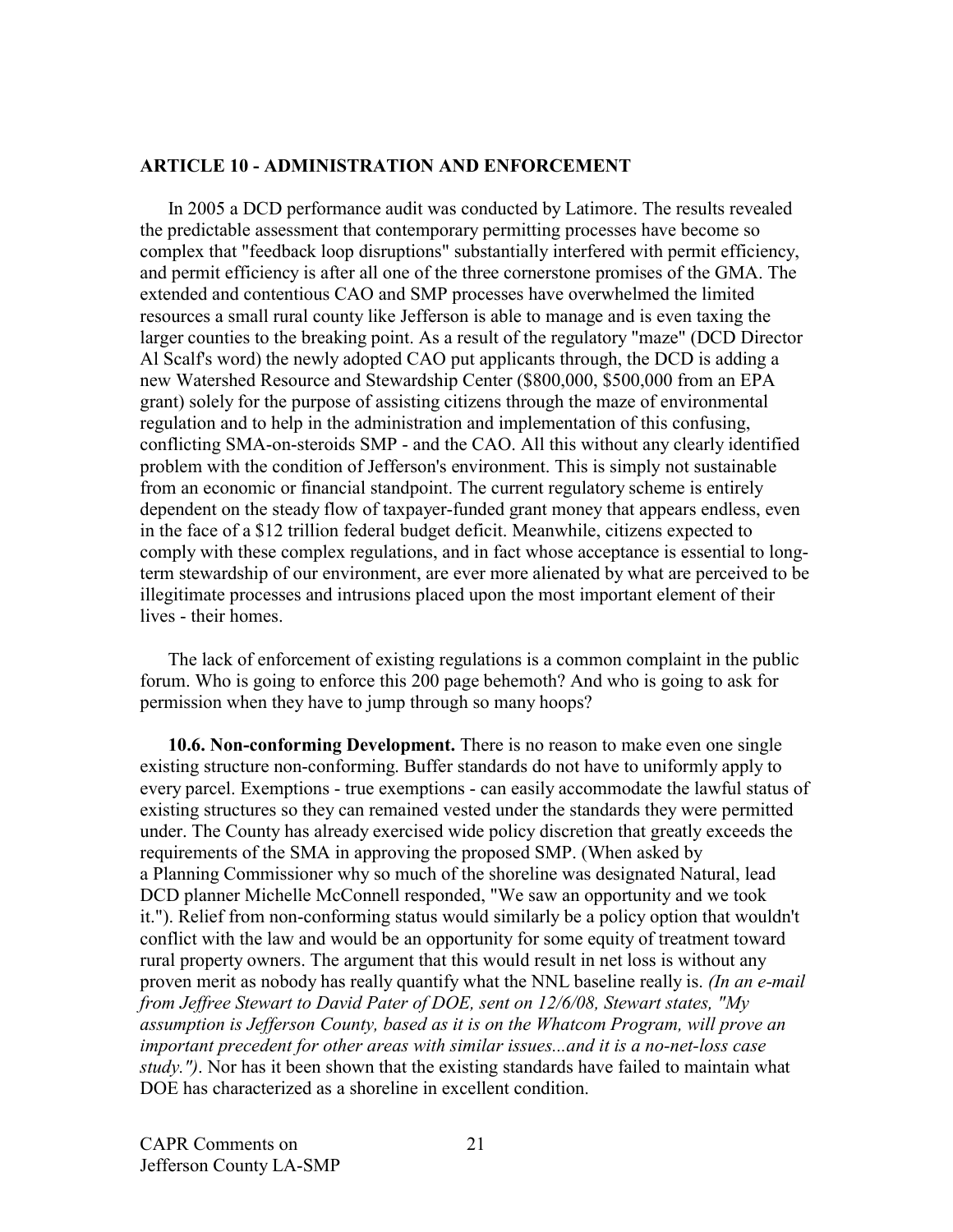The evolution of the impact of the non-conforming use issue has been interesting. As the controversy grew, the number of affected structures magically began to shrink. Initially, it was thought a substantial number of structures would be made nonconforming. The Cumulative Impact Analysis, dated February 2009, indicates 917 parcels would be rendered nonconforming. On 7/15/09, DCD a "Correction & Data Supplement to February 2009 Draft Cumulative Impact Analysis, claiming there were errors in the calculations. The revised figures greatly reduced the impact of nonconforming uses and parcels. the revised numbers state 756 parcels would be made nonconforming by 150 foot buffers and 237 vacant parcels would be made nonconforming by 150 foot buffers. (By comparison, only 26 vacant parcels would be made nonconforming with 50 foot buffers). When asked how DCD arrived at the revised numbers, particularly for the 50 foot buffers, McConnell replied that "he (the county GIS specialist) drew a 50 foot line around everything," indicating this had all been done by transposing a line on a map and not by ground truthing. That the County doesn't have accurate data on the number of nonconforming structures and lots indicates the absence of a meaningful inventory of development characteristics. This is telling, especially since they were able to give *names* to underwater ecological functions (drift cell JE-6, for example).

DCD began a concerted effort to downplay the impact of non-conforming uses. This is a reversal from the beginning of the process when their significant numbers were emphasized to impress the need to regulate future impacts. At the public hearing on 4/20/2010, for the first time we heard the number 247 in relation to non-conforming. Who knows where this came from.

Throughout the process DCD has stressed that the SMP is largely about regulating new development and existing uses wouldn't be much affected. In fact, a power point presentation made prior to the release of the preliminary draft on 12/3/08 states "SMP generally Does Not Regulate EXISTING Uses/Developments." (Emphasis in original.) The County and Ecology have completely misrepresented the impact of this SMP on existing uses. Ecology can live up to its initial promise and guarantee through written provisions that existing uses will be maintained in their current legally vested state.

The real insidious consequences of making existing uses nonconforming is that it is disfavored by the law. In 2007, Betty Renkor of Ecology gave a power point presentation titled "Nonconforming basics and SMPs."

On page four are the bullet points:

- Can continue to exist
- Long term goal: eliminate
- Abandoned: NC status expires
- Reality: many exist for a long time.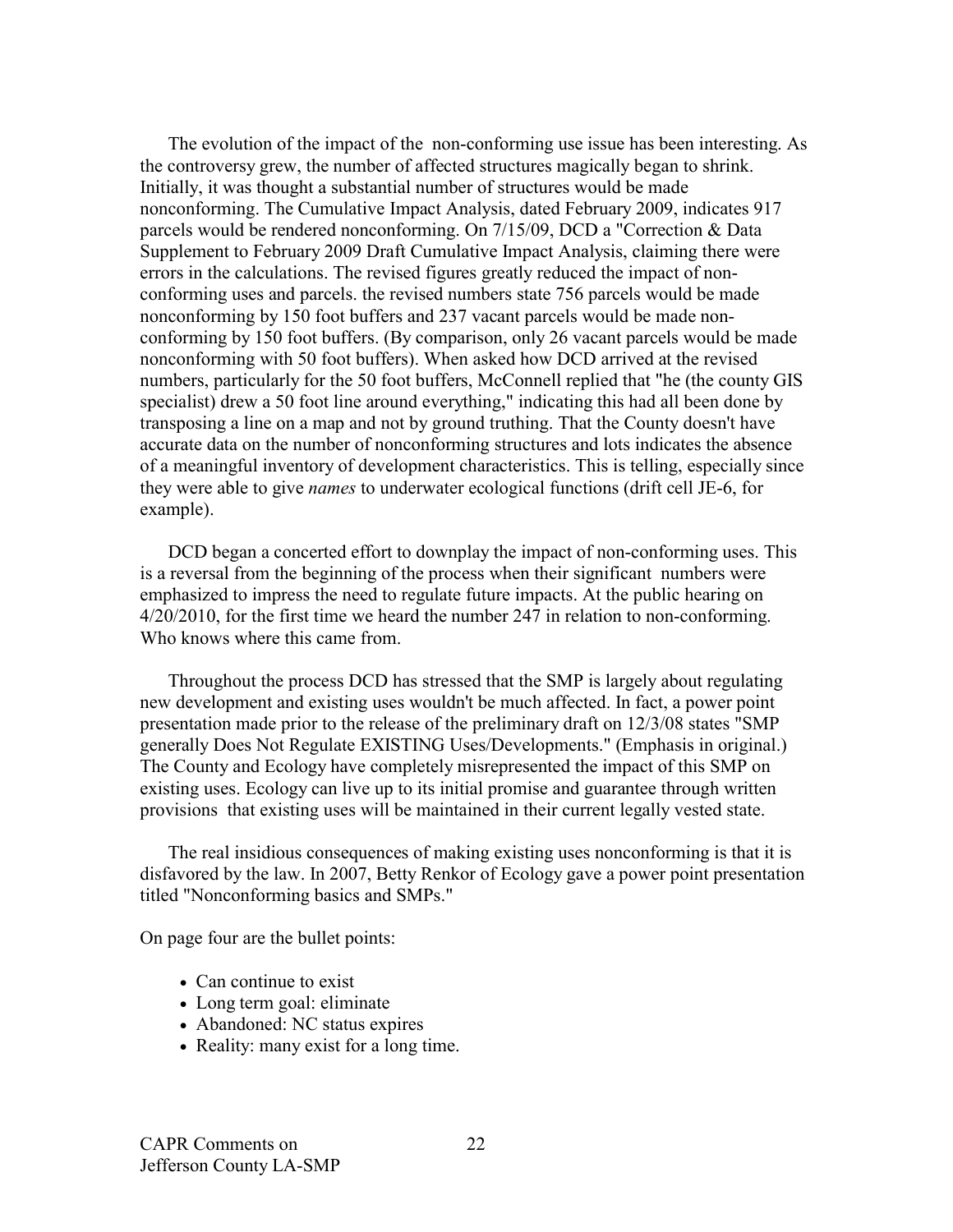Ecology made a big deal about the "hysterical over-reaction" to the second bullet – "eliminate" - accompanied by the usual assurances. But Ecology has a poor track record of keeping promises. We remember in the 1990s when 25 foot buffers weren't going to increase.

During the Planning Commission review we received a hand-out of a message from Commissioner John Austin to Sue Enger of MRSC, asking for clarification on nonconforming provisions for SMPs. Ms. Enger provided some links to web-sites that were relevant and further related a phone call she had with Betty Renkor from Ecology. Renkor "confirmed that DOE's position is that local jurisdictions may adopt a different nonconforming use provision, but whatever is adopted should be consistent with achievement of the policy of the act. She also pointed to Washington court decisions such as *Jefferson County v. Seattle Yacht Club* that note that nonconforming uses are to be restricted and eventually phased out."

So despite all assurances, why do words like *eliminate* and *phase out* keep popping up? If Ecology really wants to reassure landowners that their existing home is protected for themselves and their heirs, then don't make then nonconforming. It's simple. We are living in a modern world where stewardship and environmental protection are becoming part of mainstream life.

**10.6.A.4.iii**. More protection needs be afforded leased premises. How are renewals, etc. to be handled?

**10.6.F.1**. This section is vague and overly broad, vesting too much discretion in the regulators within giving specific guidance.

#### **CONCLUDING COMMENTS**

In addition to the specific comments above, CAPR makes the following and additional criticisms of the Locally Approved SMP.

**The LA-SMP was improperly adopted.** Jefferson County held its public hearing with two proposals before it, without a specific proposed action and without a recommendation on a single proposal as required by Jefferson County Code. The public was not timely made aware of which proposal would be under consideration by the BOCC. (WAC 173-26-100.) Additionally, the BOCC considered five separate "pick lists" which identified numerous issues and made significant changes to the proposal. A public hearing on the BOCC final proposed SMP – essentially a new proposal by the BOCC – was never held by the County nor was a recommendation from the planning agency issued, in violation of RCW 36.70.030 and WAC 173-26-100.

The supporting documents for the LA-SMP were either incomplete or out of date. The Integration and Consistency components of 2006 are based on incomplete and obsolete information. A complete and final Cumulative Impact Analysis was not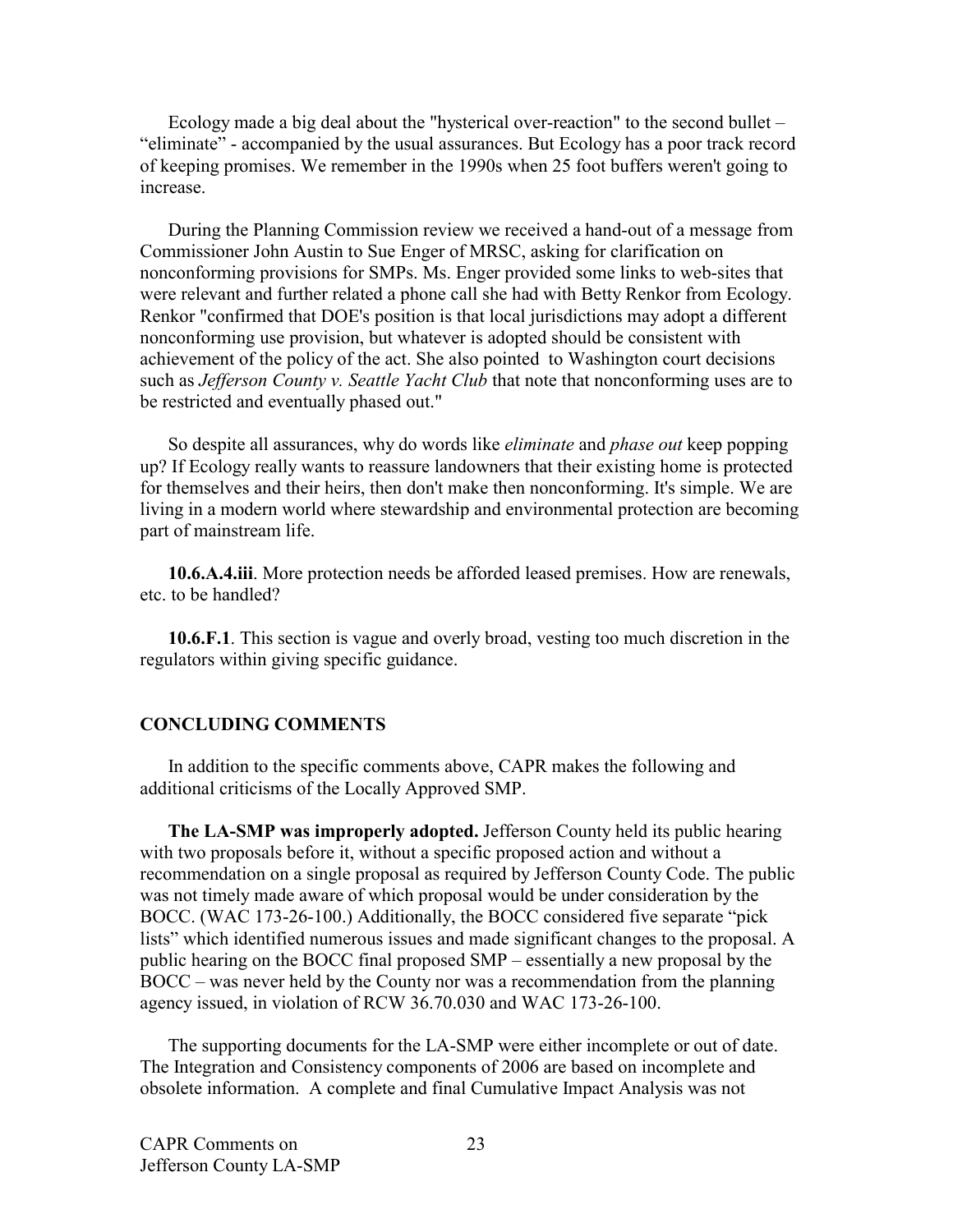available for public review when the SMP was locally approved. The County has not complied with the requirements of RCW 36.70A.040 which requires internal consistency between the SMP and the Jefferson County Comprehensive Plan, or, as been repeatedly pointed out above, with the requirements of WAC 173-26-201(2) (a) for adequate scientific/technical foundation of amended SMP provisions.

Meaningful public participation was denied by these actions of the County.

Related to both **6.1.B.2** and **ARTICLE 10:** both the determination and enforcement of whether each permitted use achieves no net loss is nebulous. Exactly how will the NNL objective be monitored and enforced? WAC 186-26-186(2)(8)(b)(i) describes how local programs *shall* contain regulations and mitigation standards to ensure that each permitted development will not cause net loss of ecological functions.

WAC 173-26-191(2)(C) describes administrative and enforcement procedures. The only procedures CAPR finds in a 200 page Program related to enforcement are **10.19** and **10.20. 10.19** describes possible monitoring plans to accompany approval. That was never adequately brought up during the SMP process. WAC 173-26-201(2)(b) addresses monitoring over time to facilitate updates. But there are really no meaningful procedures to measure whether each permitted use and the overall condition of the shoreline are achieving NNL. The newly forming Watershed Resource Stewardship Center is proposing using targeted proposals on a volunteer basis as pilot projects to measure effectiveness of mitigation actions but these models will be highly selective and with a pre-determined outcome in mind, i.e., implement the most strict design standards.

The County and Ecology are relying on 150 foot buffers and vegetation management standards to comply with NNL. The 150 foot buffers are based on a synthesis of various – but limited – studies and have no confirmed success in practical application. Supporters of both this proposed SMP, among which is *not* CAPR, and the Watershed Resource Stewardship Center recently said in public that the 150 foot buffers were a "politically feasible" compromise. So this has nothing to do with science. We do not see any meaningful monitoring regimes or enforcement mechanisms in this code, just blanket prohibitions that ignore the rights of shoreline property owners without any adequate relationship between the County's (and State's) legitimate interests and the draconian prohibitions imposed by this Program. Individualized determinations are eschewed in favor of a misguided policy of forcing property owners to surrender huge pieces of what they have worked for and what they own. The owners' distinct investment backed expectations are being unreasonably interfered with. The County is capriciously and arbitrarily relying on a massively overreaching precautionary principle to achieve NNL – and in the process turned almost a 1000 perfectly acceptable properties into problematic and severely restricted "nonconforming" uses and structures. All this done without adequate scientific study of the environmental, economic and social effects. Beyond the obvious constitutional issues this approach raises, the Revised Code of Washington forbids local jurisdictions from imposing taxes, fees, charges or other exactions as the price to obtain needed permits.